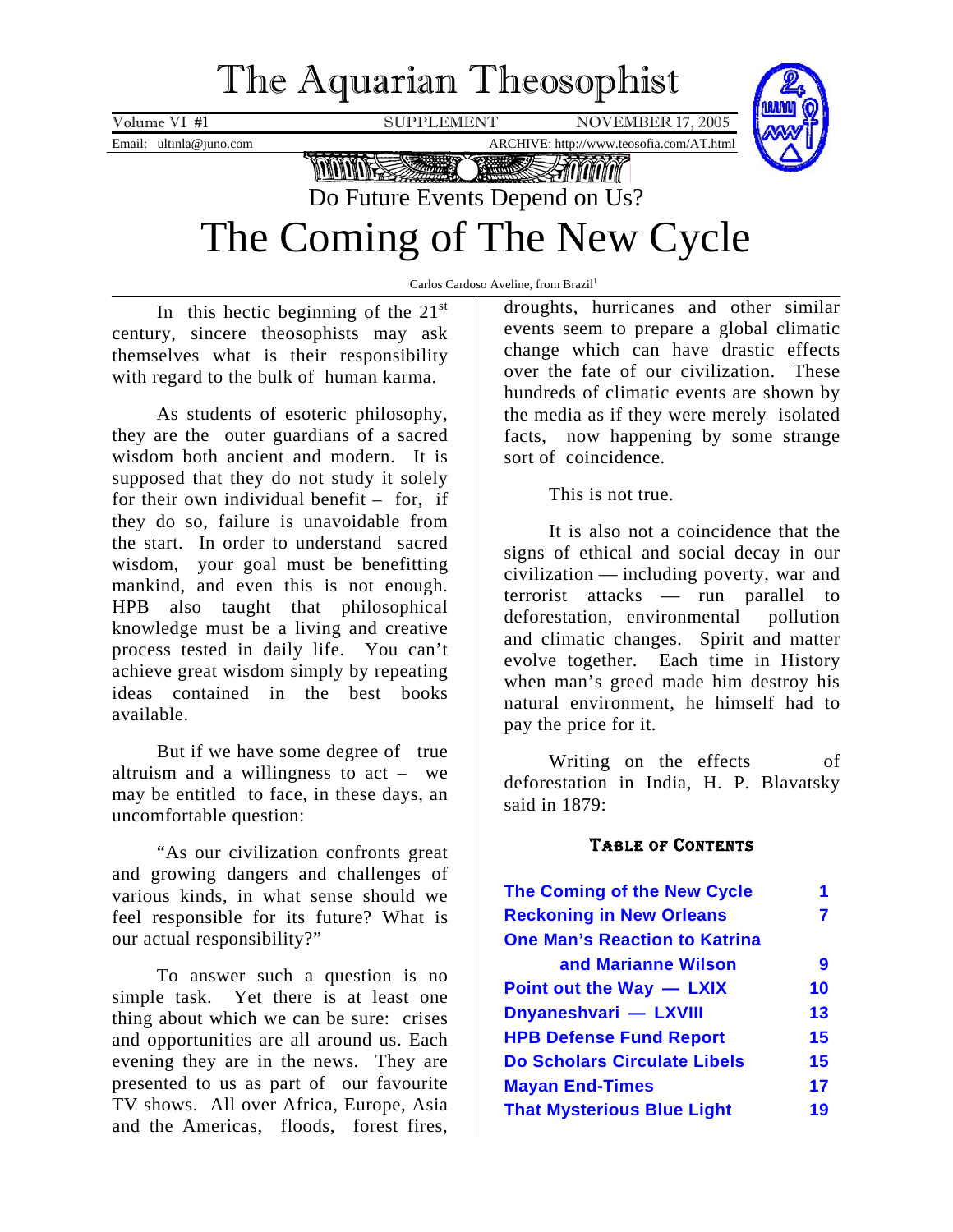"We need only glance at the pages of History to see that the ruin and ultimate extinction of national power follow the extirpation of forests as surely as night follows day. Nature has provided the means for human development; and her laws can never be violated without disaster." $1$ 

Theosophists and ecologists both know that everything is interconnected. But we also see that having access to information is not the same as having knowledge. The difference between knowledge and fancy is that knowledge results in action, but fancy often does not.

In order to answer the question on our responsibility with regard to the fate of present civilization, we may have to start by examining a previous, also uncomfortable query:

"How much of *direct knowledge* we have about esoteric philosophy?"

The importance of it is that only direct knowledge is the source of a lasting sense of responsibility. An accurate, heartfelt perception of things results in a sense of ethics and an active intention to be useful. Perhaps it was to highlight the significance of this feeling of personal acountabilitiy that Thomas Taylor, the translator of Plato and the Neoplatonists, wrote:

*A little learning is a dangerous thing. Drink deep, or taste not the PLATONIC spring; There shallow draughts intoxicate the brain, And drinking largely, sobers us again*. [2](#page-1-1)

1

Responsibility emerging from deep knowledge makes us be sober again because it eventually leads us into both inner and outer action.

If students have a *natural and spontaneous* sense of duty to their sacred teachers and to teachings of esoteric philosophy, now may be the right time for a growing number of them to start thinking, in a calm and quiet way, about two questions:

- 1) How can we evaluate the present moment of our civilization, from the viewpoint of the doctrine of cycles?
- 2) What is the relationship between the emergence of a new cycle and the growing difficulties facing so many countries in the first decade of 21st century?

Perhaps we can obtain only a few fragments of the necessary answer — but this is absolutely no reason to give up. Patiently investigating the issue and sharing our efforts may be useful both for the Cause and for ourselves. Every aspirant must accept starting from fragments. He should remember that sooner or later intuition tends to come and help him to fill in the blanks. As time passes, Karma and those who know best will assist our efforts as much as we *gradually* come to deserve.

If we are to investigate the doctrine of the cycles as it relates to the present moment in human history, there is something we must remember from the very start. It is basically useless to try to establish the exact moment when this or that great event should occur. Changes of cycles do not take place according to our own superficial and linear notions of time. In HPB's text *Conversations on Occultism*, a student asks:

"Is it wise to inquire as to the periods when the cycle changes, and to

<span id="page-1-0"></span><sup>1&</sup>lt;br>The Theosophist, Adyar, India, Volume I, November 1879, p. 42.

<span id="page-1-1"></span><sup>&</sup>lt;sup>2</sup> The Theosophist, Adyar, India, Volume II, December 1880, p. 52.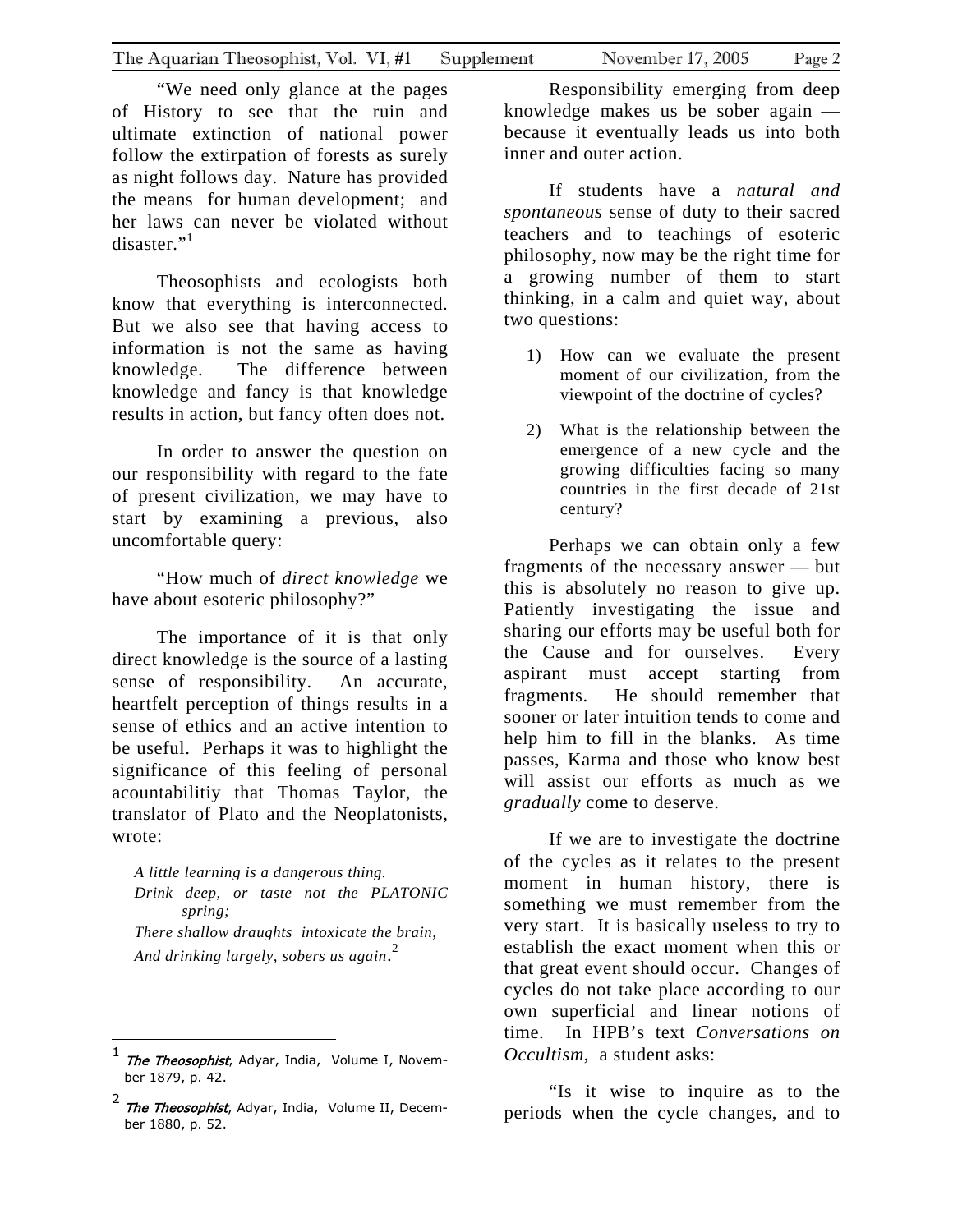speculate on the great astronomical or other changes that herald a turn?"

And a Sage answers:

"It is not. There is an old saying that the gods are jealous about these things, not wishing mortals to know them. We may analyse the age, but it is better not to attempt to fix the hour of a change of cycle. Besides that, you will be unable to settle it, because a cycle does not begin on a day or year clear of any other cycle; they interblend, so that, although the wheel of one period is still turning, the initial point of another has already arrived. $\overline{1}$  $\overline{1}$  $\overline{1}$ <sup>1</sup>

As to the coming of the next cycle, there is a well-known paragraph written by H. P. B. and which Henry Olcott says she took from dictation from her teacher.<sup>[2](#page-2-1)</sup> I quote from *Five Years of Theosophy*:

"We are at the end of a cycle – geological and other – and at the beginning of another. Cataclysm is to follow cataclysm. The pent-up forces are bursting out in many quarters; and not only will men be swallowed up or slain by thousands, "new" land appear and "old" subside, volcanic eruptions and tidal waves appal; but secrets of an unsuspected past will be uncovered to the dismay of Western theorists and the humiliation of an imperious science. This drifting ship, if watched, may be seen to ground upon the upheaved vestiges of ancient civilizations, and fall to pieces. We are not emulous of the prophet's honours: but still, let this stand as a prophecy."<sup>[3](#page-2-2)</sup>

 $\overline{a}$ 

*Cataclysm is to follow cataclysm*, she wrote in 1883. As we know that different cycles interblend during transition, we can easily infer that this prophecy did not refer to a couple of decades only. Let's see, then — from the viewpoint of the best available scientific surveys – what is the evaluation made in 2005 about the geological and climaterelated events which took place in the last century or so.

This serves to illustrate the fact that. in spite of all possible obstacles, esoteric philosophy must keep a living dialogue with science and scientists. As one of the Mahatmas wrote: "Modern science is our best ally". $4$  Conventional science frequently attacks esoteric wisdom, yet the sentence of the Master remains true.

The widely respected *WorldWatch Institute*, in Washington, uses to make studies about present world events from the viewpoint of social ethics and ecological sustainability. In the January/February 2005 edition of its magazine, the Institute published an article called *Rethinking Security – a Different Role for the Military*". Written by Gregory D. Foster, a professor at the National Defense University Washington, the text compares two of the main problems now confronting our civilization: terrorism and environmental crisis.

A leading U.S. military expert, Professor Foster says most governments undererestimate the importance of ecological issues. Then he explains:

"That environmental matters should be of such little overall public concern is a reflection of how limited and

1

<span id="page-2-0"></span>H. P. Blavatsky Collected Writings, Volume IX 1 (1888), TPH, USA, 1986, p. 101.

<span id="page-2-1"></span><sup>2</sup> Old Diary Leaves, Second Series, H. S. Olcott, TPH, 1974, p. 466.

<span id="page-2-2"></span>entitled *Sakya Muni's Place in History. See Five* 3 This belongs to the final paragraph of the text

Years of Theosophy, The Theosophy Co., Los Angeles, 1980, p. 388.

<span id="page-2-3"></span>*The Mahatma Letters to A. P. Sinnett,* **T.U.P.,** 4 Pasadena, 1992, Letter XI, p. 63.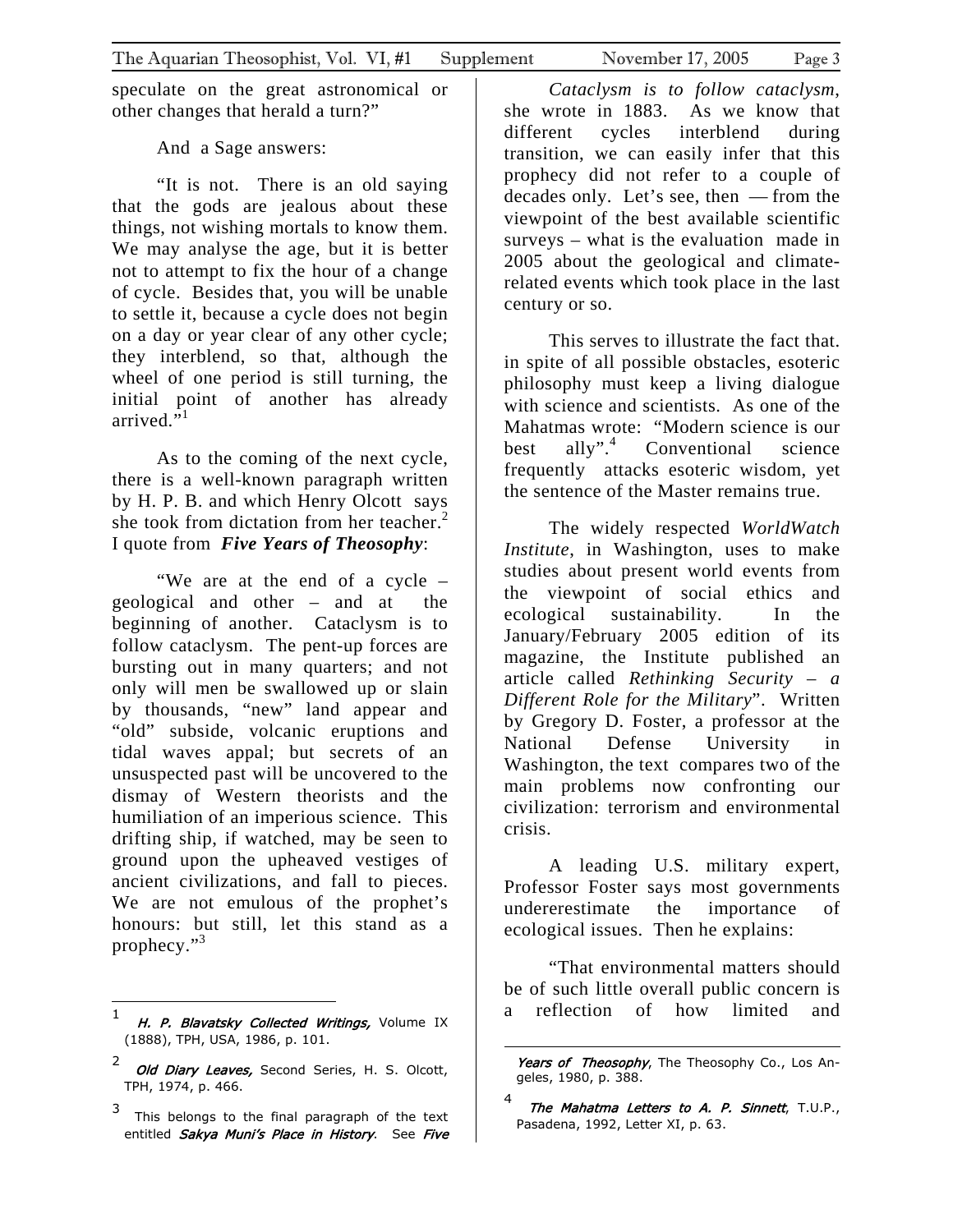unstrategic our thinking about security actually is. (...) Look, for instance, at comparative fatalities from the highly credible threat of terrorism and the highly dubious threat of natural disasters. Since 1968, there have been 19,114 incidents of terrorism worldwide, resulting in a total of 23,961 deaths and 62,502 associated injuries. However disturbing these figures may be, they pale in comparison to those running from natural disasters."

#### And he proceeds:

"The average *annual* death toll over the past century due to drought, famine, floods, windstorms, temperature extremes, wave surges, and wildfires has been 243,577. Thus, even if we ignore earthquakes, volcanic eruptions, and disease epidemics, and don't count injuries or other harmful effects (such as homelessness), three times as many people die each year on average in natural disasters that could be linked to – and exacerbated by – climate change as have been killed and injured together in 37 years of terrorist incidents. And lest the use of a century-long average seem skewed, consider that just since 1990, there has been more than 207,000 fatalities from the foregoing types of disasters in South Asia alone, more than 23,000 in Central America and Mexico, and tens of thousands more in other parts of the world."<sup>[1](#page-3-0)</sup>

So the prophecy written down by HPB in 1883 has proved entirely correct, if we compare it with present data available from scientific sources.

Professor Foster's article in the *Worldwatch* magazine is not an isolated fact. One year before it, Sir David King,

chief science advisor to British Prime Minister Tony Blair, had written a controversial article published in the January 9, 2004 edition of *Science* magazine, saying that climate change was "the most severe problem that we are facing today – more serious even than the threat of terrorism". Sir David King said that the U.S. government was "failing to take up the challenge of global warming". $^{2}$  $^{2}$  $^{2}$ 

In February 2004, the magazines The Observer, in Great Britain, and Fortune, in the U.S.A., revealed some of the main conclusions of a scientific Report made by the Pentagon to the President George W. Bush. The report foresaw the possibility of an environmental, economical, social and military worldwide disorder, between 2010 and 2015, with serious problems starting from 2007. (The popular motion picture The Day After Tomorrow was based on some of the main hypothesis ecologists and scientists contemplate now.)

Facts are facts: leading scientists and experts are having to accept an obvious reality. Climatic patterns and rythms get more and more unpredictable the world over. In December 2004 we saw the Asian tsunami with thousands of victims in many different countries. The whole planet earth was slightly shaken by that incident, suggesting that greater events of the kind could change the position of the planetary axis, a cyclic event discussed in *The Secret Doctrine*.

In August 2005 the hurricane Katrina killed many and caused a great devastation in the USA.

 $\overline{a}$ 

<span id="page-3-0"></span> $\mathbf{1}$ 1 *WorldWatch magazine,* Worldwatch Institute, Washington, vol. 18, no. 1, January February 2005, p. 43. The whole article is mots useful for a theosophical evaluation of mankind's present moment.

<span id="page-3-1"></span><sup>2</sup> Quoted by professor Foster in Worldwatch magazine, January/February 2005, p. 38.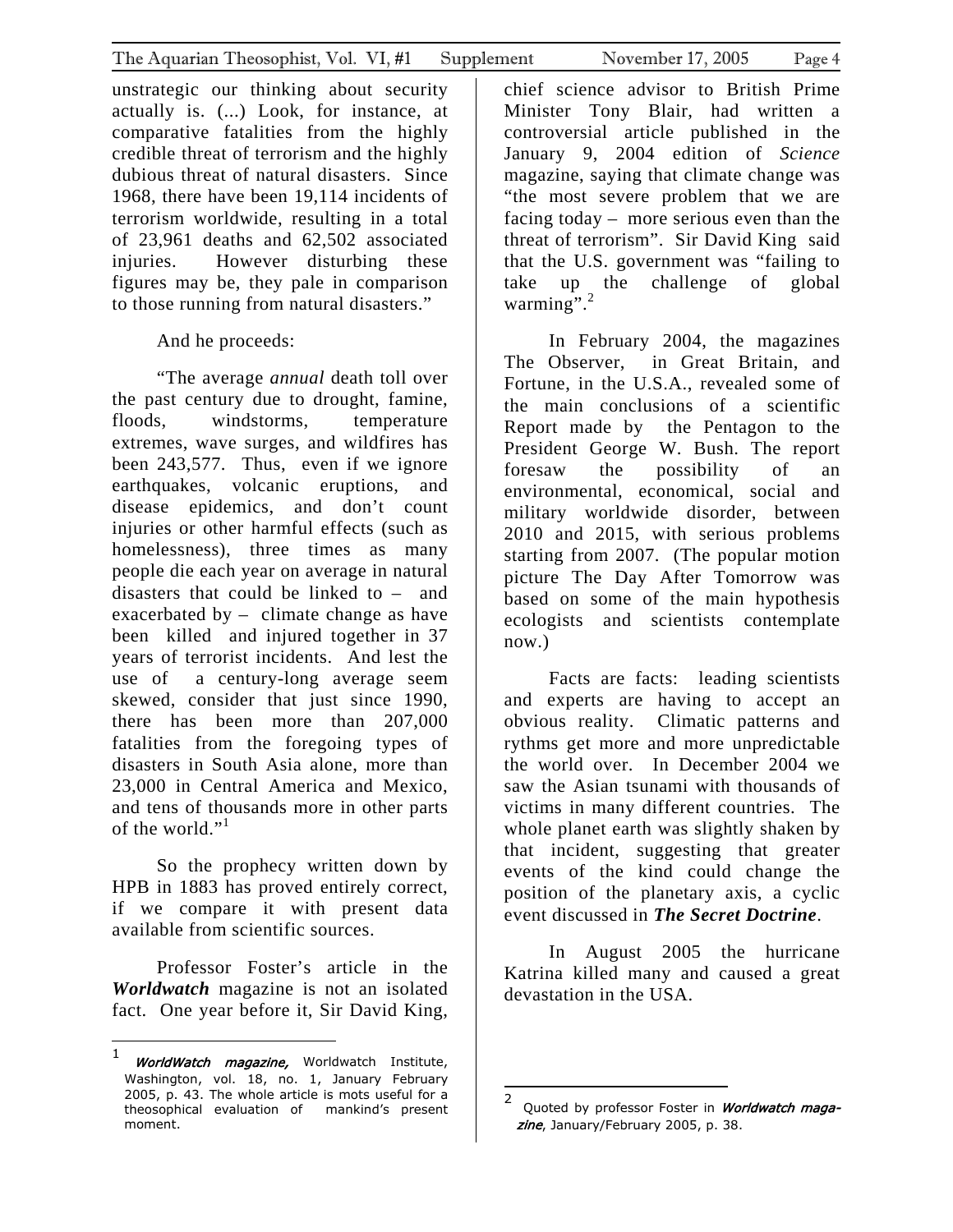Thousands of less spectacular events happen everyday with huge economical and social costs.

Does all this have any relationship to the change of cycle? Yes. We can be reasonaly sure about that. Future events often cast their shadow over the present, and a sacred Teacher wrote:

"The approach of every new 'obscuration' is always signalled by cataclysms— of either fire or water".<sup>1</sup>

It is clear by now that the "pent-up forces" of which HPB wrote in her 1883 prophecy are not only "bursting out in many quarters." They are accelerating their pace, too. The fact that we are facing so many different facts at the outer level, all taking place at the same time, makes us think about the relationship between the change of cycle and the speeding up of events.

And we may remember these words from an Adept, published in the *Mahatma Letters*:

"Less than two centuries prior to the arrival of Cortez there was a great 'rush' towards progress among the *sub-races* of Peru and Mexico as there is now in Europe and the U.S.A. Their sub-race ended in total annihilation through causes generated by itself ; so will yours at the end of its cycle."<sup>[2](#page-4-1)</sup>

Less than two centuries, indeed.

As we have seen before, inner and outer events are tightly connected and can't be separated. The ethical, social and geological crises of our time are all part of the same process. Geological and cosmic cycles are linked in a direct way to the subjective tides going up and downwards within the souls of living beings.

William Q. Judge wrote:

"In regard to great cataclysms ocurring at the beginning and ending of great cycles, the main laws governing the effects are those of Karma and Reembodiment, or Reincarnation, proceeding under cyclic rule. Not only is man governed by these laws, but every atom of matter as well, and the mass of matter is constantly undergoing a change at the same time with man." $3<sup>3</sup>$  $3<sup>3</sup>$ 

We also know, on the other hand, that inner processes are more influential than the physical ones. *The Universe is governed from within*, as the 20<sup>th</sup> century physicist Fred Hoyle wrote in his book *The Intelligent Universe*.

Therefore, upon examining the destiny of globes, Judge says:

"We do not admit that the ending of the force is the withdrawal by a God of his protection, nor the sudden propulsion by him of another force against the globe, but that the force at work and determining the great cycle is that of man himself considered as a spiritual being  $(...)$ ."<sup>[4](#page-4-3)</sup>

And that which applies to greater cycles is also true of smaller ones.

So we can see that the higher and lower tides of human ethics, justice and solidarity have a significant degree of influence on the fate of civilizations. And that becomes most clear when we see the *Puranic Prophecy* as registered by H.P.B. in the pages of *The Secret Doctrine*:

<span id="page-4-0"></span> $\mathbf{1}$  $\begin{array}{c} \texttt{1} \quad \texttt{The Mahatma Letters to A. P. Sinnett, T.U.P.,} \end{array}$ Letter XXIII-B, p. 156.

<span id="page-4-1"></span> $^2$  The Mahatma Letters to A. P. Sinnett, T.U.P., Pasadena, USA, 1992, Letter XXIII-B, p. 149.

<span id="page-4-2"></span>The Ocean of Theosophy, William Judge, Theosophy Co., Los Angeles, 1987, see p. 123.

<span id="page-4-3"></span><sup>4</sup> The Ocean of Theosophy, William Judge, p. 118.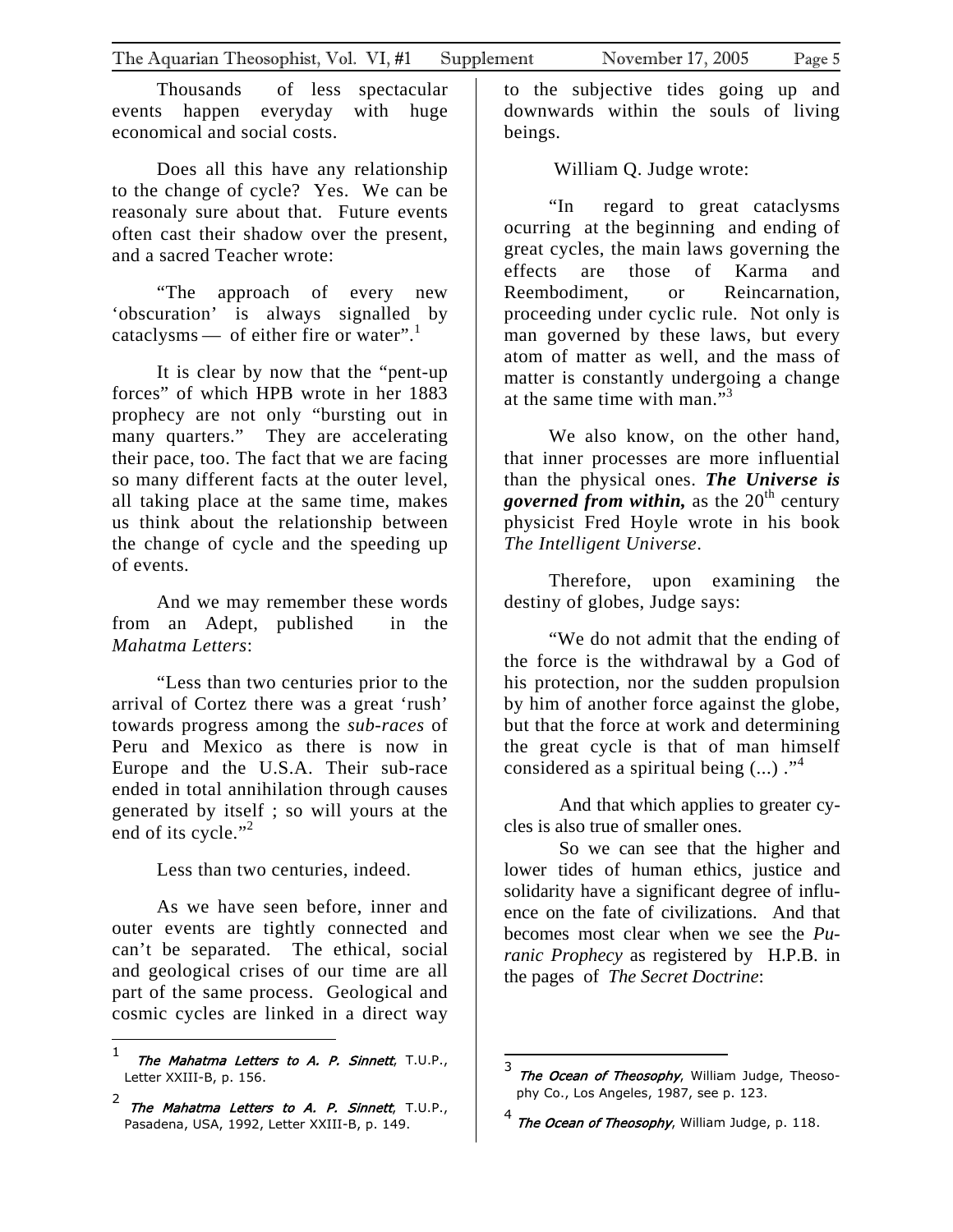"There will be contemporary monarchs, reigning over the earth – kings of churlish spirit, violent temper, and ever addicted to falsehood and wickedness. They will inflict death on women, children, and cows (...) they will be of unlimited power, their lives will be short, their desires insatiable. (...) Property alone will confer rank; wealth will be the only source of devotion; passion will be the only bond of union between the sexes; falsehood will be the only means of success in litigation, and women will be objects merely of sensual gratification... until the human race approaches its annihilation (*pralaya*) ..... When the close of the of the Kali age shall be nigh, a portion of that divine being which exists, of its own spiritual nature . . . shall descend on Earth . . . (*Kalki avatar*) (.....) He will re-establish righteousness on earth and the minds of those who live at the end of Kali Yuga shall be awakened and become as pellucid as crystal."

Again, we can't refer these words automatically to some far-distant future – because we know that **greater cycles** are anticipated by **minor cycles**.

Immediately below this transcription of the *puranic prophecy*, HPB wrote, not without an irony:

"Whether right or wrong with regard to the latter prophecy, the *blessings* of Kali Yuga are well described, and fit in admirably even with that which one sees and hears in Europe and other civilized and Christian lands in full XIXth, and at the dawn of XXth century of our great era of ENLIGHTENMENT."[1](#page-5-0)

Since inner and outer events are always connected, it becomes easier for us to understand some aspects of the karmic and ethical responsibility belonging to the theosophical movement

 $\overline{a}$ 

— and to each of its members — as to the fate of our present civilization. HPB didn't refuse to write about that. In at least two texts, she acknowledged the existence of a direct link between the level of loyalty to Truth in the theosophical movement – and the destiny

 In the article **Our Cycle and the Next**, HPB quotes an optimistic prophecy ascribed to the French writer Victor Hugo. The author of *Les Misérables* wrote:

of mankind in the years after her lifetime.

"The sixteenth century will be known as the age of painters, the seventeenth will be termed the age of the writers, the eighteenth the age of philosophers, the nineteenth the age of apostles and prophets. (.......) In the twentieth, war will be dead, the scaffold will be dead, animosity will be dead, but man will live. For all there will be but one country – that country the whole earth; for all, there will be but one hope – that hope the whole heaven."

Below this quotation, HPB strongly refers to the occult link between Theosophy and the fate of our civilization:

"If Theosophy prevailing in the struggle, its all-embracing philosophy strikes deep root into the minds and hearts of men, if its Doctrines of Reincarnation and Karma, in other words, of Hope and Responsibility, find a home in the lives of next generations, then, indeed, will dawn the day of joy and gladness for all who now suffer and are outcast. For real Theosophy is ALTRUISM, and we cannot repeat it too often. It is brotherly love, mutual help, unswerving devotion to Truth. If once men but do realize that in these alone can true happiness be found, and never in wealth, possessions, or any selfish gratification, then the dark clouds will roll away, and a new humanity will be born upon earth. Then the Golden Age will be there, indeed. But if not, then the

<span id="page-5-0"></span> $^{1}$  The Secret Doctrine, H. P. Blavatsky, The Theosophy Co., Los Angeles, 1982, volume I, pp. 377- 378.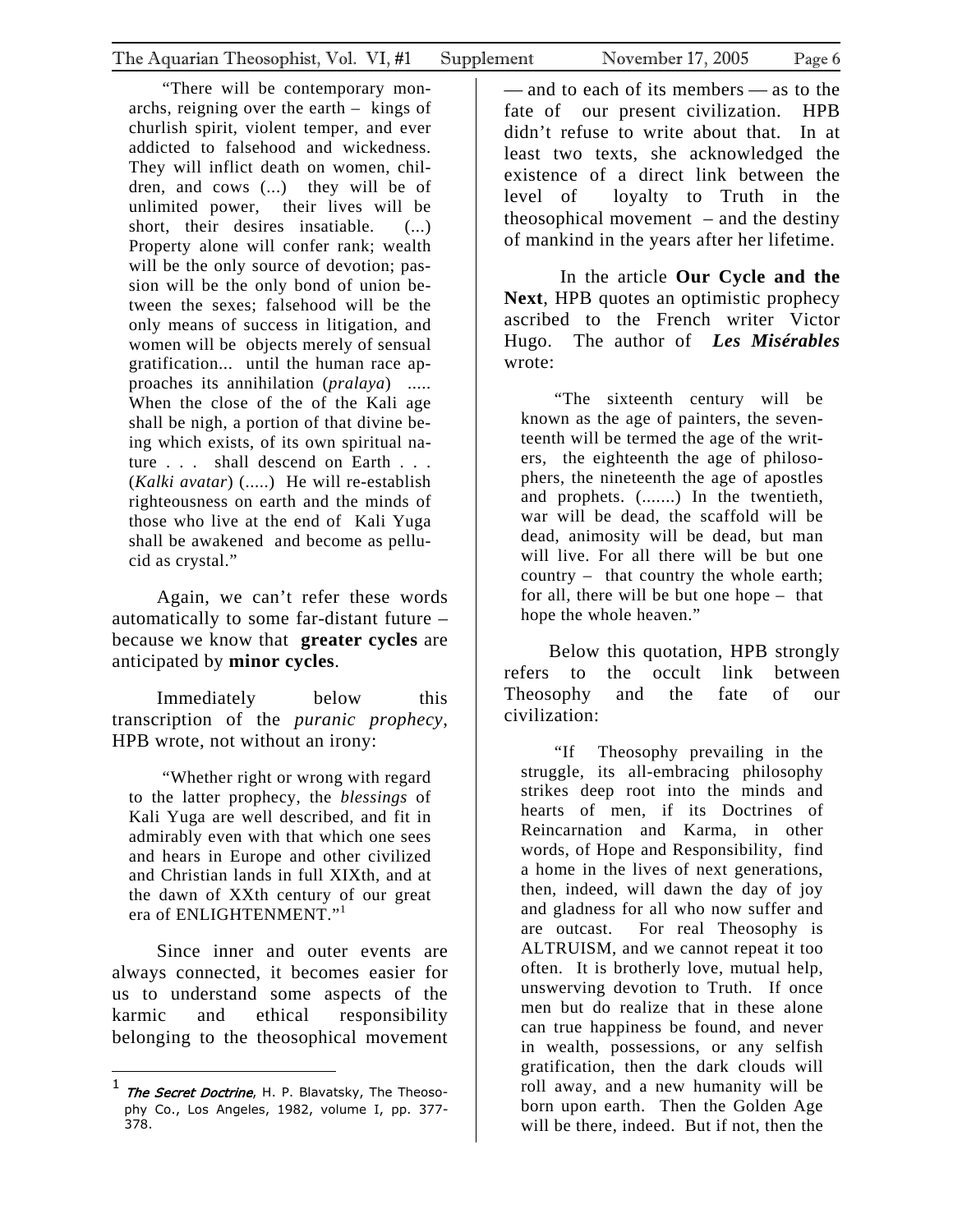storm will burst, and our boasted western civilization and enlightenment will sink in such a sea of horror that its parallel History has never yet recorded."<sup>1</sup>

*The Key to Theosophy* is another text in which HPB links the future of civilization to the work of the theosophical movement. She writes in the final paragraph of that book:

"Tell me if I am too sanguine when I say that if the Theosophical Society survives and lives true to its mission, to its original impulses through the next hundred years – tell me, I say, if I go too far in asserting that earth will be a heaven in the twenty-first century in comparison with what it is now!"<sup>[2](#page-6-1)</sup>

*Less than two centuries* have passed since these words were written.

At the first decade of the  $21^{st}$ century, there remains a collective nucleus of deep, heartfelt and active loyalty to Universal Truth and to Altruism — that is, to Theosophy. It is spread over several countries and languages. *How big* is that nucleus is another question, and this is perhaps of secondary importance. The key factor from the viewpoint of esoteric philosophy is the actual existence of this *subtle Territory of Truth and Compassion*, which remains as a living process inside the wider, common karma of mankind.

Big or small, this *umbrella of brotherhood* is directly connected — as an *active factor* at a *causal level* **—** to the destiny of our civilization in the years and decades to come. We may have more challenges and opportunities in front of us than we can easily see and identify. As Karma accelerates, we are invited to do

what we can to improve such a nucleus of broad *mutual understanding and solidarity*.

We do not have an entirely clear picture of outer events, present and future. And that is not expected of us. But we can open our eyes and our hearts – and TRY to help.

Once we accept our anonymous share of personal responsibility for world events, that may be but a natural thing to do.



*Editorial[3](#page-6-2)*

# Reckoning in New Orleans

BY MARIANNE WILLIAMSON

Something very important is happening here — something more than simply a hurricane, or the suffering of thousands who were neglected by their government during a time of great need. Most worldly occurrences reflect deeper truths. What is happening is a gigantic reckoning, as Americans are forced to come to terms with how very, very naked is the Emperor who we thought had such incredible clothes.

We are raised in the United States of America to believe that our government is the strongest in the world, that as Americans we are basically protected, and that our country is basically good. It is cognitive dissonance for us to be confronted with evidence to the contrary, and yet such evidence has been piling up fast and furiously during

<span id="page-6-0"></span> $\mathbf{1}$  $^1$  H. P. Blavatsky Collected Writings, Volume XI (1889), TPH, USA, 1973, p. 202.

<span id="page-6-1"></span><sup>2</sup> The Key to Theosophy, H.P. Blavatsky, Theosophy Co., India, 1987, p. 305.

<span id="page-6-2"></span> 3 Thanks to Linda Smith for sending us the above by Marianne Wilson, and also having Garrett Riegg send us his response.  $-$  ED., A.T.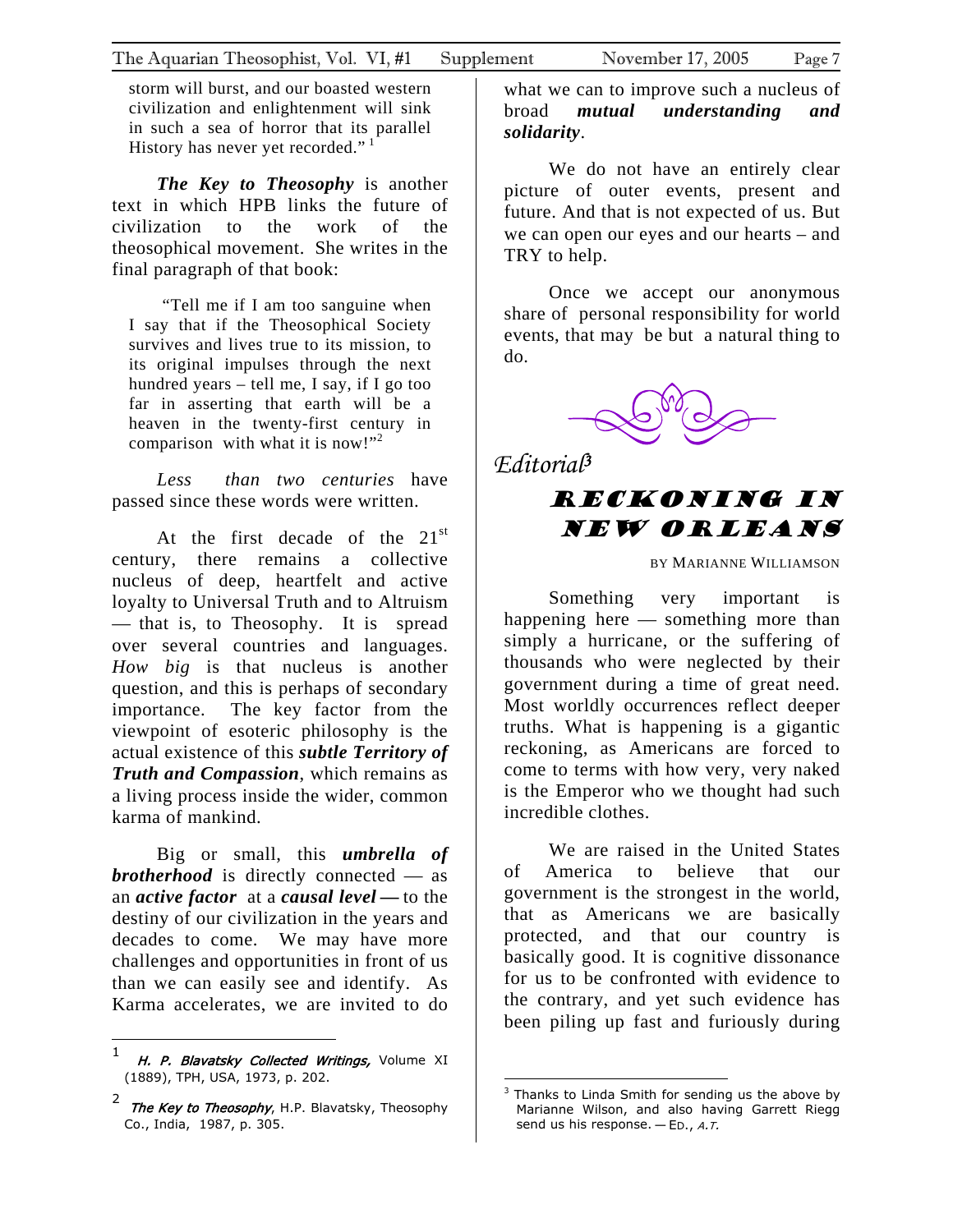this odd and potentially catastrophic phase of American history

There is nothing strong about rushing into a unilateral war based on faulty intelligence, thereby squandering the resources necessary with which to take care of your own people; there is nothing protective about a government that apparently didn't monitor events on the ground in New Orleans any better - in fact, less well! - than the average viewer of CNN; and there is nothing good about taking care of the rich at the expense of the poor. If it took a Level 5 hurricane and the huge suffering of thousands to bring those facts to light, then at least it can be said that there is value in this horror. If enough Americans are beginning to wake up and face the awful fact that our country's basic functioning has become infected by a soulless sensibility, then perhaps the suffering on the Gulf Coast will not have been in vain.

Regarding the abysmal response of our government to the hurricane's aftermath, there is a lot of talk right now about accountability. Some argue we should have the discussion today, while others argue that the discussion should wait for a more propitious time. But there is a danger in waiting, for a governmental status quo has talent for co-opting criticism as long as it can buy enough time. Passions cool; memories become revised and faded. Six months after a disaster, the government appoints an independent commission to find out what really happened but by the time the commission releases its final report there is not much sense that too many people are listening. The people are exhausted by then; they're trying their best to move on.

And the status quo knows this; that's part of its game. Do whatever you want; act horrified and remorseful for a minute whenever too much suffering results as a part of your actions; then put off the

accountability conversation until people are too tired to care anymore. This is not a new pattern in America. What might be new - what I sense might be happening is that people are waking up to it now. And as soon as we wake up, then the pattern will end.

Abraham Lincoln said there is not too much evil any American government can perpetrate, as long as the people remain vigilant. He was referring to the fact that we have federal elections every two years, through which we can replace the entirety of the House of Representatives and one-third of the U.S. Senate. The ultimate accountability conversation is written into the U.S. Constitution; it is called elections. At this particular juncture, that means the midterm elections of 2006.

The president prides himself on running the government like a well-run business. That of course makes him the chief executive. And if the government failed, then he failed.

Fool us once, and maybe their tricks were dirty; fool us twice, maybe their PR was too good; fool us now, and perhaps we just deserve to be fooled. From war to hurricanes, oh America, the alarm bells of needless human suffering are going off everywhere. A nation who refuses to wake up at this point is in a dangerous slumber. The nightmares are upon us now. They will remain until our eyes are opened and we have awakened to the truth.

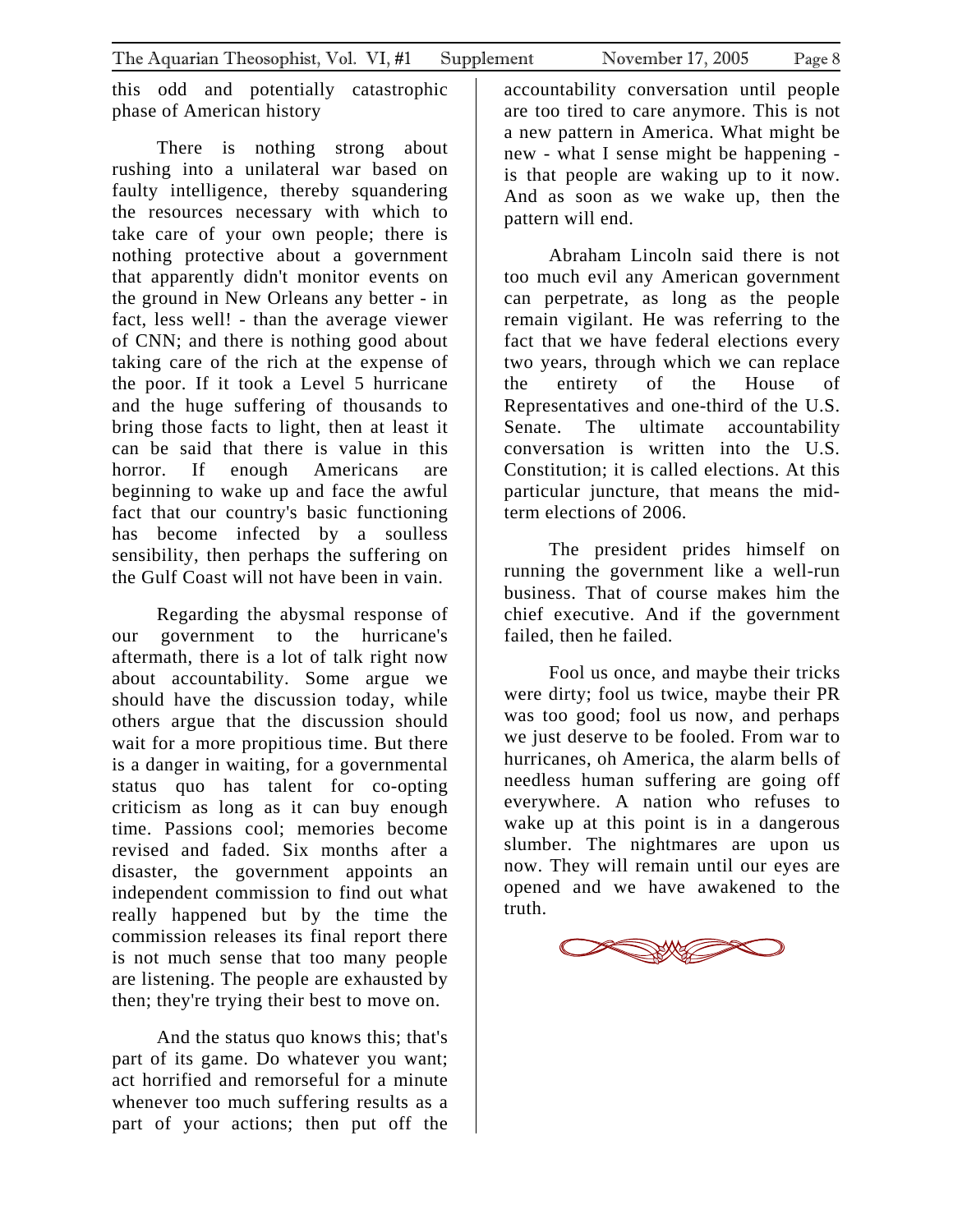### *Editorial*

#### One man's reaction to Katrina and Marianne Williamson

Linda,

Thanks for that email of Marianne Williamson's reflections. I know Marianne expresses the deep feelings of many disaffected citizens. I've always been interested in her books, tapes and lectures because she is a great promoter of *A Course In Miracles,* which next to theosophy has affected me the most. Her forays into politics in the last few years interested me as a former political science major. I share her ideals but not her perception of the world or what will work economically or socially. May I balance her perspective with my own?

If you share her conclusions, then her harsh criticism is probably reassuring. But as a lawyer I see no evidence; no facts; no logic. It's all generalities and platitudes. This does not advance a dialogue of truth or trust or love. It's mostly an attack even if it sounds dignified and "wise". It's full of the "blame" and "judgments" that *A Course In Miracles* warns us not to make.

Every government, every company, every person makes big mistakes. But what are the alternatives?

Watching ROME on HBO, I am shocked by the cruelty and corruption of that empire. I am grateful for our government (imperfect as it may be), our system, our progress. Yes we could do better but pessimism and denigration are not enlightening. I suggest that Brotherhood and progress come from sharing the positive and forgiving each other.

I would ask Marianne: Is there no vision of optimism or joy?

Let's first count our blessings: like our unemployment rate — close to the lowest of the century; the lack of any terrorism in our country for 4 years; the relatively good handling of 3 other hurricanes and their aftermaths; improving student scores; ever more college students; progress today with N. Korea; no sex scandal with subordinate employees; no perjury indictments or convictions, etc. I notice that the spate of stories of corporate fraud seemed to end two years ago. Justice is slow but sure. Today two more corrupt executives received 25 year sentences. We are learning how to be vigilant.

If we don't have national health care, every state has federally funded Medi-Cal for poor people and I've never heard of a hospital turning people down for urgent care. (they just close their ER's to avoid bankruptcy due to artificially low Medi-Cal rates.) The average family under the poverty line owns a car and two TVs. Section 8 pays over 80% of the rent for some of my tenants. Over 40% of former welfare recipients are now working (and proud of it). If incomes have not gone up, most everyone with a house has seen an increase in equity (wealth) often equal to their wage or salary. And many of us are donating some of that money to great causes.

The big picture is amazing. No depression for 70 years; and barely a recession for 25 years! Someone said a billion people joined the middle class, or at least tripled their incomes in the last 30 years. Eastern Europe is free; nuclear war is much less likely. What a relief ! We are so fortunate.

\$3 per gallon gas is still less than half of the cost in Europe. Gas is still a smaller cost than insurance or depreciation on most cars. The higher the price , the more we'll conserve for future generations. A blessing in disguise.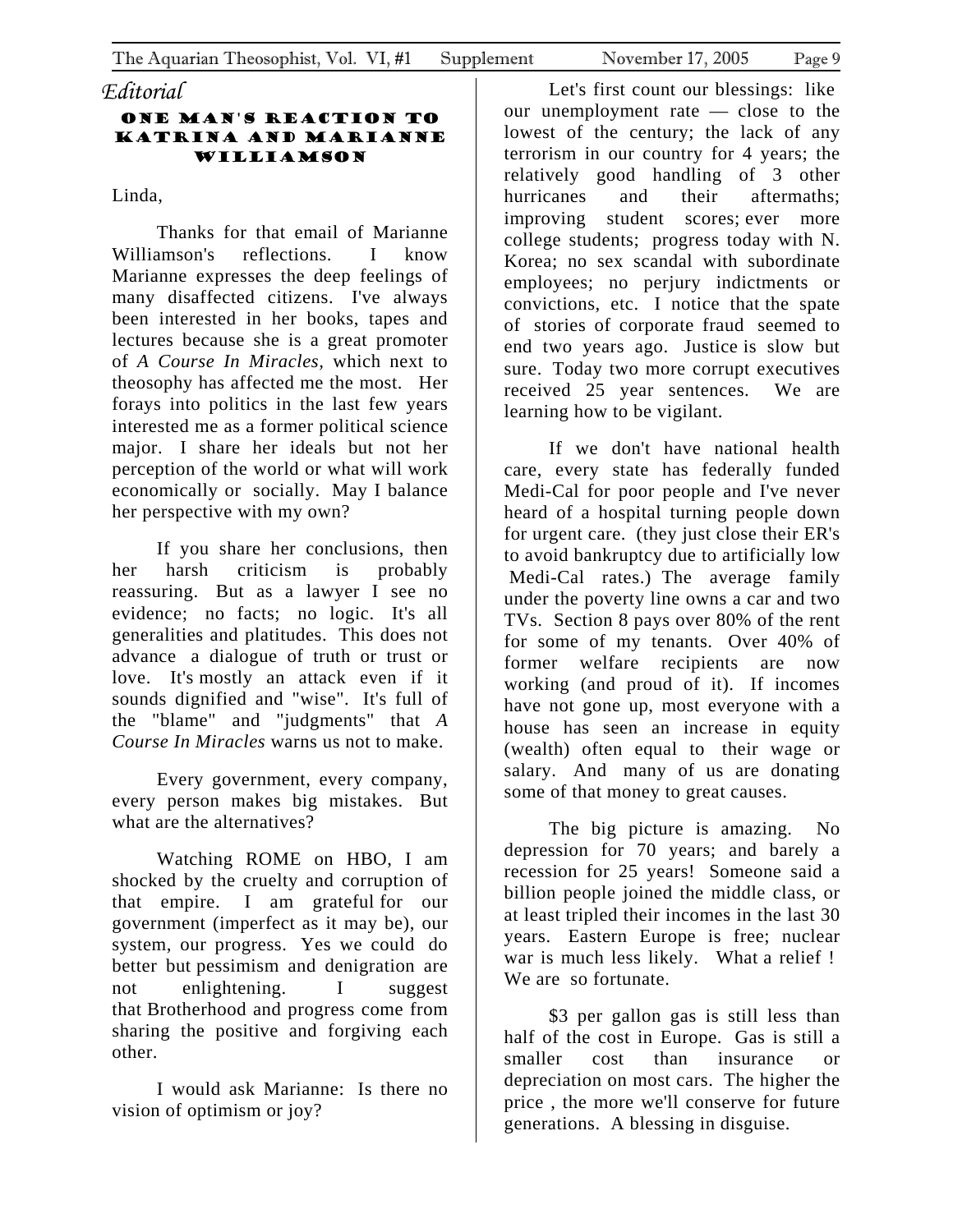<span id="page-9-0"></span>Yes the Iraq war is terrible, but I see it as a quasi-regional civil war. True, we triggered it, but it could have started on its own in a decade or two. The powerful Sunni Minority is struggling to get back to power. Do we really want to give in to blatant tyranny by a dedicated, murderous religious minority? Compared to Korea, Vietnam or the World Wars, the Iraq conflict is tiny — about 5% of the casualties of those wars, tho' it's probably worse for the civilians. I cry for the injured and dead, but I remember that most (150) other countries are at peace.

Putting aside political bias, our latest nominee to the Supreme Court is objectively one of the best qualified nominees in history. That's a plus.

I think Mme. Blavatsky said that the 21st century would be like heaven compared to the 20th. I think it is working out that way. Imagine Katrina a 100 years ago, before FEMA existed, before TV, before helicopters and cars and the internet. Maybe 100,000 would have died almost unnoticed — rather than 1,000. Not perfect but much closer to it. I'm grateful to have a place to put up two Katrina victims — 2,000 miles away from their lost home. In history's broad sweep, that's a miracle!

Sorry to go on so long. It's rare that we theosophists talk politics. There's a good reason for that. Hope we haven't opened Pandora's box.

> Garrett Riegg Oakland, CA





# POINT OUT THE WAY

# **LXIX**

## **Chapter XVII**

**I—The Psychic World in Everyday Life.** 

**Question: —** Isn't it a fact that the psychic world is the realm of angeles and devils?

**Answer: —** What is meant by the psychic world? We might think of it from this point of view: There are beings which incarnated — that is, took physical forms — in matter as we know it, including our astral matter; and there is a whole stream of evolution which will never know matter as we know matter during our period of evolution. It is a world of perfectly real beings, but they are out of embodiment during our period of evolution they are in the psychic world, pure and simple, a world of *discarnate* beings.

Every time we die we go into that realm, not as natives of it, but as foreigners, as voyagers; and we come out of it again to the earth. The psychic world is an evolution quite outside of any that is connected with physical matter. We contact this world when we go to Devachan.

**Question: —** Mr. Judge would have been right, then, in saying that the psychic world is a realm of devils and angels?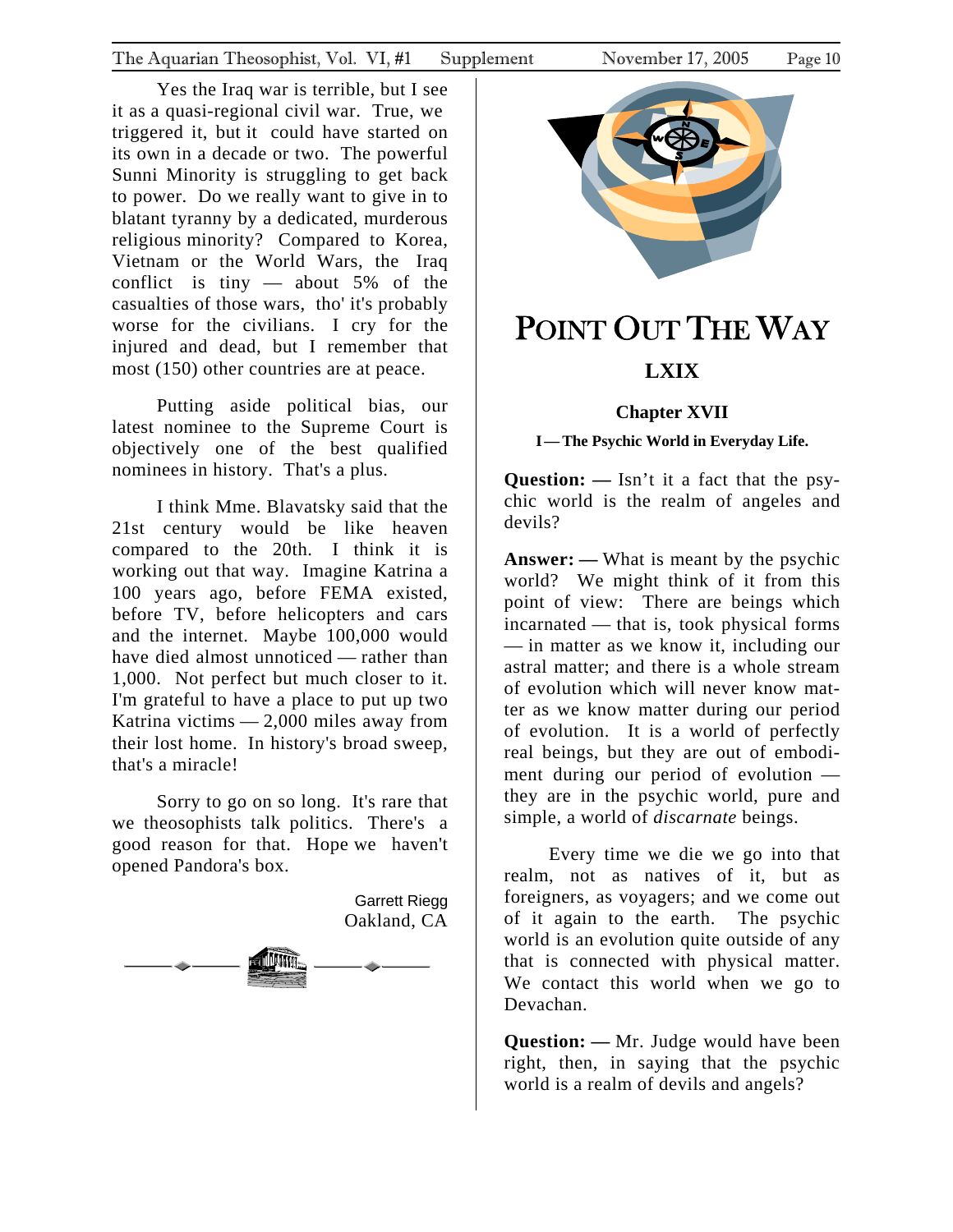**Answer: —** They appear to *us* as devils and angels. We are influenced by them. We are aware while we are awake; no matter what state it is that we are awake in, we are conscious of that state. Here, we are in waking consciousness. But the psychic world interpenetrates ours, and we are influenced by the beings of that world, and they are influenced by us. We mistake the nature of the influence, however, and when in abnormal states we get glimpses of some of those beings, we define them in terms of earth-life, in terms of earth-religion, and we call them angels and devils and gods.

It would be worth while to read, for example, pp. 605-608 in the First Volume of *The Secret Doctrine,* about *other worlds.* How many have ever seen the fiery lives? Everyone could. There you are looking at "Devachanees." One who is out in clear air and looks away from the sun, will see that the whole air is luminous with what look like little silver globules, globules of mercury or quicksilver. They don't belong to this plane at all, but, in a certain light and in a certain purity of the air, they can be seen — in exactly the same way that, say, molecules can be seen through a highpowered laboratory microscope. By means of light reflections we can see images; and so we can see these lives. They are denizens of the psychic world, of a million different kinds, but they all look to us like globules. Were we able to use our inner sight, we could tell what kind of beings they are, and what their state is.

 Do you know that such is the limitation of our physical sight that it is almost impossible for the average man to focus his sight at all, unless he has an object to focus on? If you want to try an experiment, see if you can look at a dime in the air six feet away from you—the dime existing only in your imagination. In other words, can you focus your sight on

a point in space? If you could, you would soon find out that space is full of something. But the truth is, we are unable to focus our sight, except upon a gross physical object. Whenever we are able to focus our sight mentally, we shall discuss that there is another kind of vision. All of these things are here for us to learn about; they are a subject for thought, a legitimate subject of

**Question: —** It has been said that Devachan is a subjective state. Does the subjective" mean that we ourselves project the pictures that we see there, or do we actually contact outside entities?

experimentation.

**Answer: —** We are in the psychic world just as an egg is in the physical world: the egg does not contact anybody or anything—the chicken has to hatch first. It is only when the life in that egg has become a chicken that it has conscious contact here. So when we go into Devachan we go back to the highest state; we are in the psychic world, but we are not in contact with the beings of that world. We are mineral matter there, or vegetable matter there — whatever kind of matter we want to call it—we are in the seed state. One of the Masters wrote that the only human beings who could remain awake in that world are either adepts or sorcerers.

Our experiences in that world are subjective; that is, they are confined to ourselves alone. Undoubtedly, the life in an egg or a seed is undergoing some kind of experience, but that experience is only internal to itself. It is here in the world, but it has no consciousness of the world it is in.

When we die and go into the astral or psychic world, there is where we "are" in the physical sense. But in the conscious sense we know nothing whatever about it. We are living in worlds of our own imagination, just as it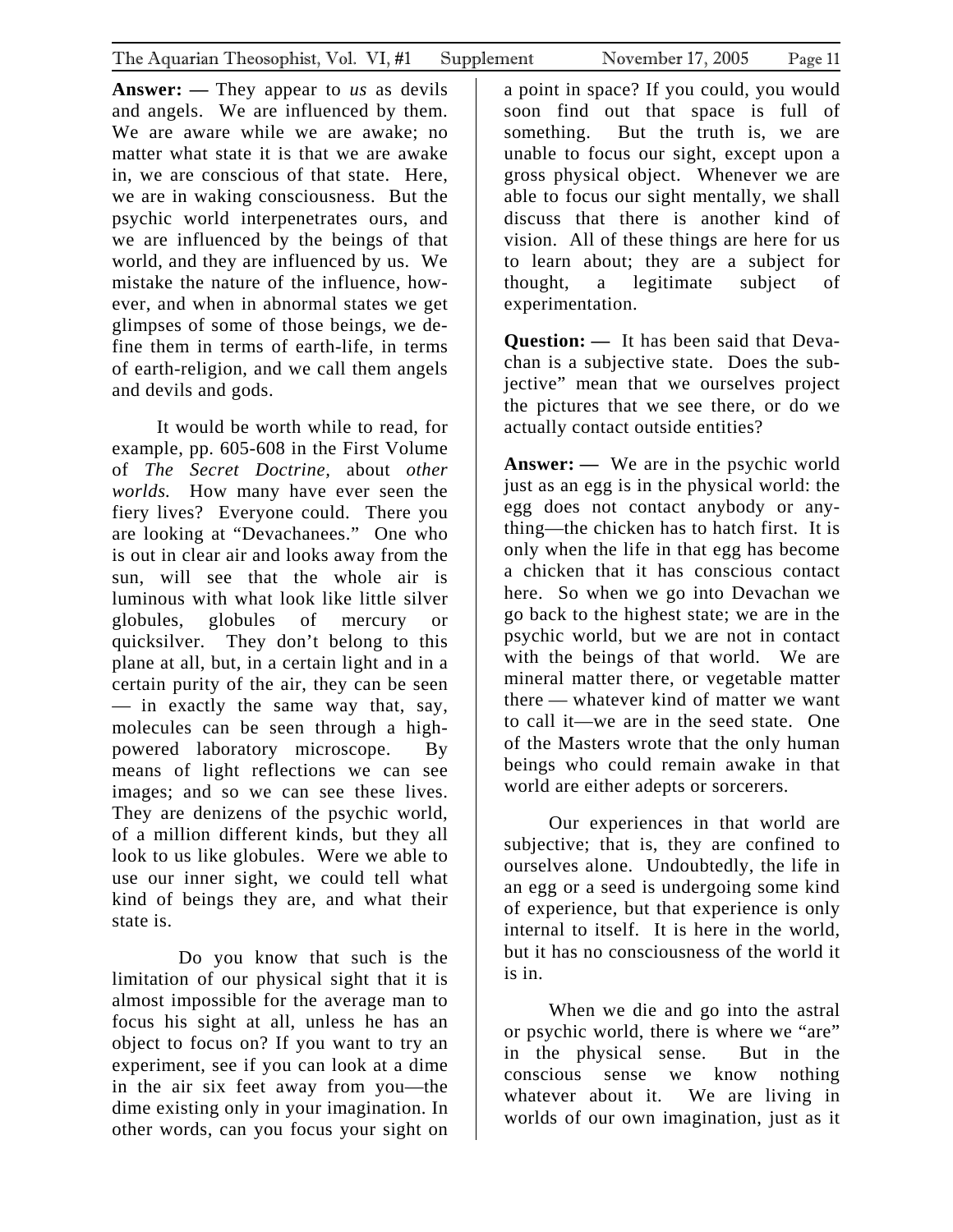is conceivable — perhaps more easily conceivable — to consider that as we sit right here, each one of us is in an inner world which he calls his mind. So long as we are thinking in that mind, we are not in contact with anyone else. Why not? Because we are not awake on the plane of mind. We do not rise beyond the psychic state of mind. If we ever do, once we are awake on the plane of mind, the phrase in the First chapter — that the Adepts have power over space, time, mind and matter — will become something else besides a phrase.

**Question:**  $\qquad$  Is it wise for one who is awake to try to see on the psychic plane?

**Answer: —** No. Why not? Because our ideas of the psychic plane are hallucinations, and so anyone who tries to see on the psychic plane, in the sense in which we use the word, is simply seeking to become hallucinated. There are plenty of us who are off--center; that is, we see things in another sense altogether than the ordinary one. Whenever we can think of another world, another plane of matter, in just as matter-of-fact terms as we think of this plane of matter, then we can begin experimenting — but who can?

Suppose a ghost walked out here and became visible. There are plenty of ghosts in this room — the atmosphere is full of denizens of the psychic and astral world. Suppose they suddenly became visible. There is nothing more unnatural about them than there is about our physical visibility. Nobody gets off his balance because he glances around the room and sees a hundred physical bodies. But everybody entertains a semimiraculous, semi-religious notion of the psychic world. And so what they do in the way of experimentation is ruinous. Take a chemist who finds out that ferments produce a certain liquid and that the name of the liquid is alcohol. He begins to study the nature of alcohol and

fermentation — but that is quite a different thing from putting himself outside of a quart of liquor. The modern method of psychic investigation is psychic intoxication.

The real investigation is quite another story. If we examined our own minds, we should find there our proper world of psychic examination. We don't do it, yet it is through our mind and not through our body that we come in conscious contact with the psychic world.

In line with this kind of investigation of the psychic world, you may wish to note a cross-reference to p.158 where Mr. Judge speaks of "spirits not favoured by spiritualism." (p. 149 Am. Ed.) The article by Mr. Judge, entitled "About 'Spirit' Materializations," tells about Jim Nolan and his "spirit messages," explaining various mediumistic phenomena. (See The Theosophical. Movement XI, p. 49)

Why are the ethics so greatly emphasized in the teachings? If we apply our ethics, then it is certain that when we begin to study the astral world we will apply our ethics there, and when we begin to study the psychic world, we will apply our ethics there. Basically, it means that when we begin to study our own lives we will apply our ethics.

Here is a man who is feeling happy; then somebody says something to him, looks at him crossly, and instantly the man' s psychic balance, his psychic centre of gravity, is completely upset—he has had a terrible psychic experience, and hasn't sense enough to know it.

The man whose psychic centre of gravity is upset because the money he had expected to make he has lost, because the friend he had expected would be happy at seeing him has turned into an enemy, needs to apply his ethics to those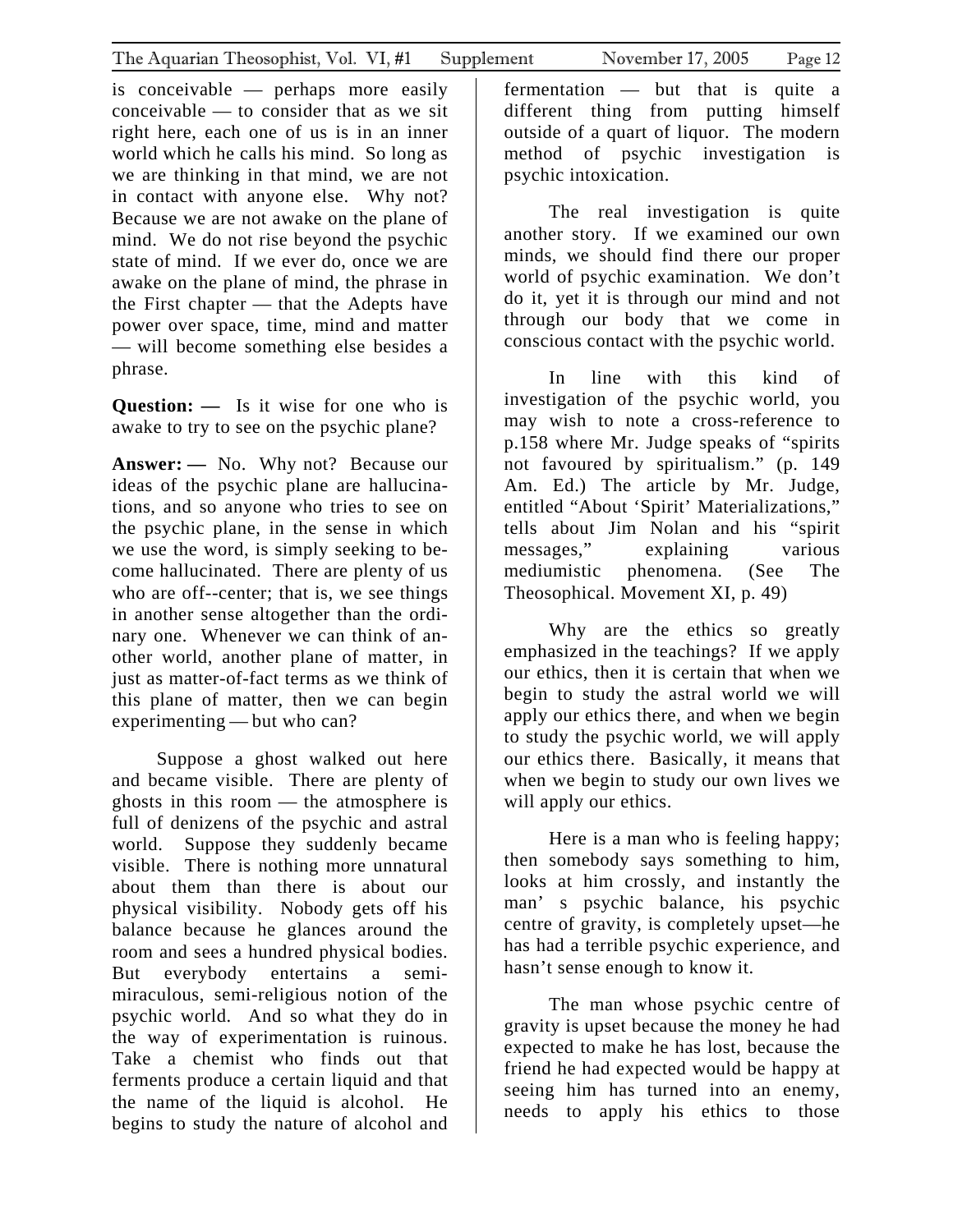experiences to see what is the matter with his psychic principle, and what he has been doing with himself that he should be upset at every passing whim of circumstance. This is the kind of psychic investigation which these two chapters are intended to lead us to think about.

There is nothing any more wrong in studying the psychic side of nature than in studying the physical, but most of us lean over backyards. What is our trouble? It is precisely because we are not indulging in psychic investigation; we are not studying the operations of our own minds, of our own feelings. Every day, anybody can push us into the depths of Kama Loka, and we haven't sense enough to know it. Almost any body can raise us into the seventh heaven, and when we are in the seventh heaven, we don't know that it is Devachan. If we are happy, we are completely swept off our feet. We don't say, "This is Devachan; I am in the upper regions of the psychic world." Then, when we have the blues and are despondent, when we have lost our job, when we need all our faith and courage, we have none. We don't say, "Why, hello, I have slipped into Kama Loka; I am mired in Avitchi." Yet that' s the fact.

 If we can't recognize these psychic states while we are alive in the body, while we are awake, we become totally their victim after death. Have we ever thought that Devachan and Kama Loka are wholly psychic states, and that, whether he is in the one or the other, the man is wholly the victim of those states? That's the fact. That's the kind of psychic study we need to think about—not the kind the socalled yogis teach. Ethics doesn't consist of holding our breath; and studying the psychic world does not consist in getting astrally intoxicated.

Questio: — Since we are part of the whole, is the real man  $-$  in any state or condition, or in any position of life — ever independent?

Answer: — Don't you think that depends upon the meaning that we give to the word "independent"? If we look around, we shall find this, that and the other one saying, "Thank Heaven, I am independent." He has had a job and now he is in business for himself, perhaps. Independence, we think, means irresponsibility — I can do what I please and nobody can stop me." No being in the universe is ever independent in that sense. Independence means the knowledge of Nature and how to deal with it. A truly independent being is the one who has the fullest recognition of his responsibility to the whole of Nature and who acts in accordance with that recognition. If we get rid of the idea of irresponsibility as connected with the word "independence," we can see that the Masters of Wisdom are the only independent beings there are, because they alone of all the beings in manifestation recognize and live up to their responsibility to the whole, being consciously a part of the whole.

Question: — Mr. Judge once called the Theosophical Movement "that Universal Lodge of Free and Independent Theosophists which embraces every friend of of the human race." Just what is meant by "Free and Independent Theosophists"?

Answer: — Those who are not bound by the prejudices of race, creed, sect, condition and organization. Those who know that "a man's a man for all that" — a man's a man, regardless of race, creed, sect and condition. Such are the free and independent Theosophists.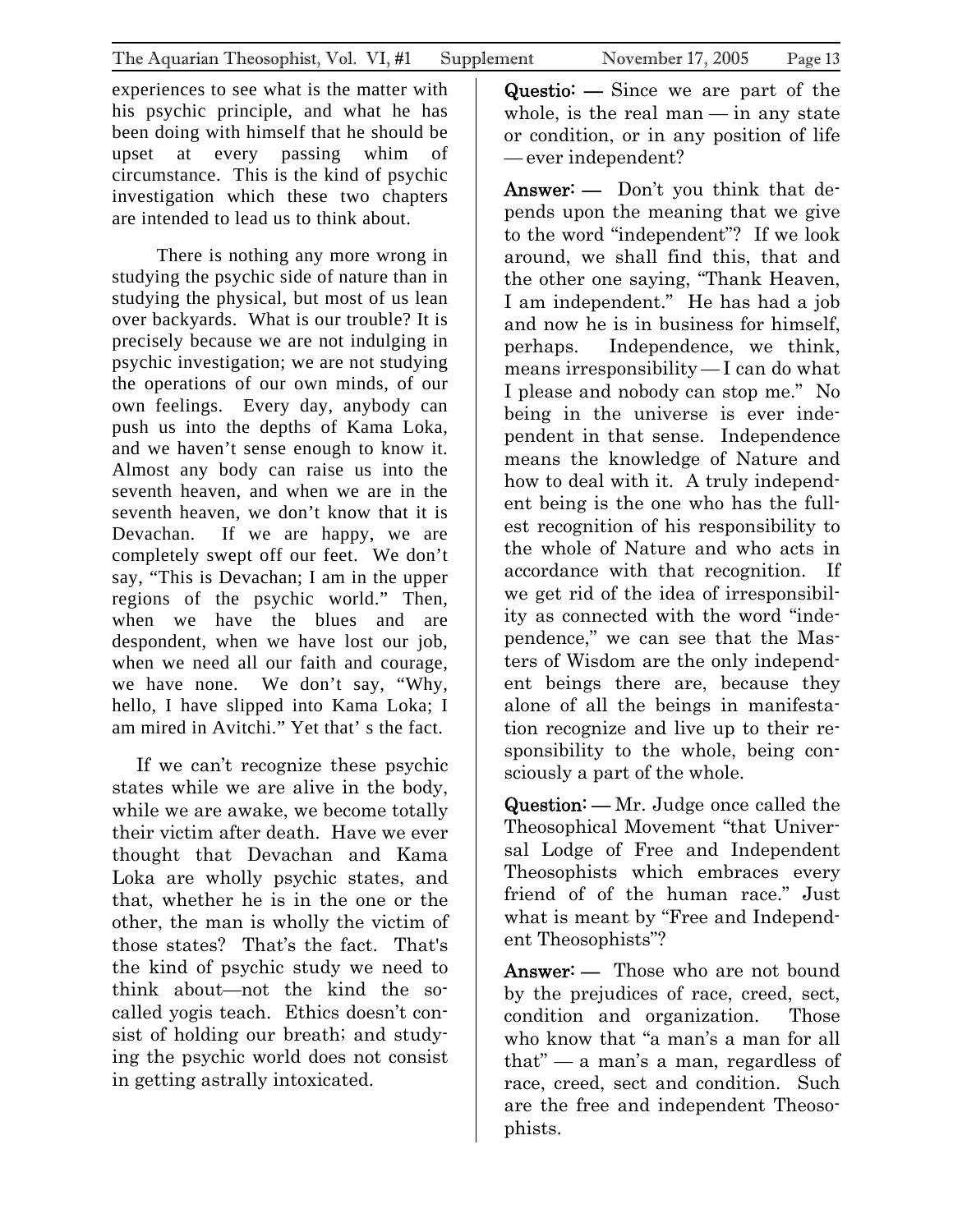<span id="page-13-0"></span>[Next insertion will be theconclusion of Mr. Garrigues Introductory Address with which the classbegan.]



# DNYANESHVARI

#### **LXVIII**

[The *Dnyaneshvari* is mentioned many times by Madame Blavatsky, always in glowing terms. The following rendition is extracted from Manu Subedar's translation. The great Sage, Dnaneshwara Maharaj sang this work to his people when he was quite young. He did it in their native language, Marathi, about 700 years ago. It is his commentary on the *Bhagavad-Gita.*]

#### **CHAPTER SIXTEEN**

[continued from October]

**Krishna says to Arjuna:**  Beginning from the highest, human beings should do their respective duties in their respective stations. They should offer worship, to whatever deity they want, in a proper and respectful form. The priest might do the six-fold worship, which he has been taught and the common man might show reference for such a priest. Both of them would secure equal merit. According to one's condition and resources all the worship, which may be offered, should be, however, offered without desire of fruits.

The priest might do the six-fold worship that he has been taught, and the common man might show reverence for such a priest. Both of them would secure

equal merit. According to one's condition and resources all the worship that may be offered, should be, however, offered without desire of fruits. Pursuing the tenets of the Shastras, the performance of Yadna in this manner, is meritorious when one does not allow the feeling to enter one's mind that "I am doing this."

The next attribute is the "study of Self." Just as in order to rebound, a ball has to be thrown and a seed is sown with due attention to the requirements of agriculture, a lamp is taken in hand to light the way in darkness, water is put at the root of a tree in order that the branches and fruits might grow, and just as the mirror is kept clean over and over again in order that one might see his image more properly, so one should study the teaching of the Upanishads in order that the deity described in the Vedas might be reached. In this way, the Upanishads serve their purpose to the very learned, whereas the ordinary incantations and recitations serve the purpose of the ordinary men. This is called the study of the Self.

I will now describe "asceticism" to you. What is given away in charity is only the good. The rest of the expenditure is useless. Just as trees dry up after they have given fruits, incense emits scent while it is burning, gold loses its luster while it is being purified, and the dark half of the moon the size of the moon diminishes, similarly all exertions made by the vital breath, the body and the senses for the attainment of Brahman are to be regarded as asceticism. There are other ways of asceticism. The constant thought of the awakened soul to keep separate the physical body from one's true self is also asceticism. The mind is then turned to the soul and the intelligence turns away from objects of sense. Activity in thoughts of Self is the second and higher form of asceticism.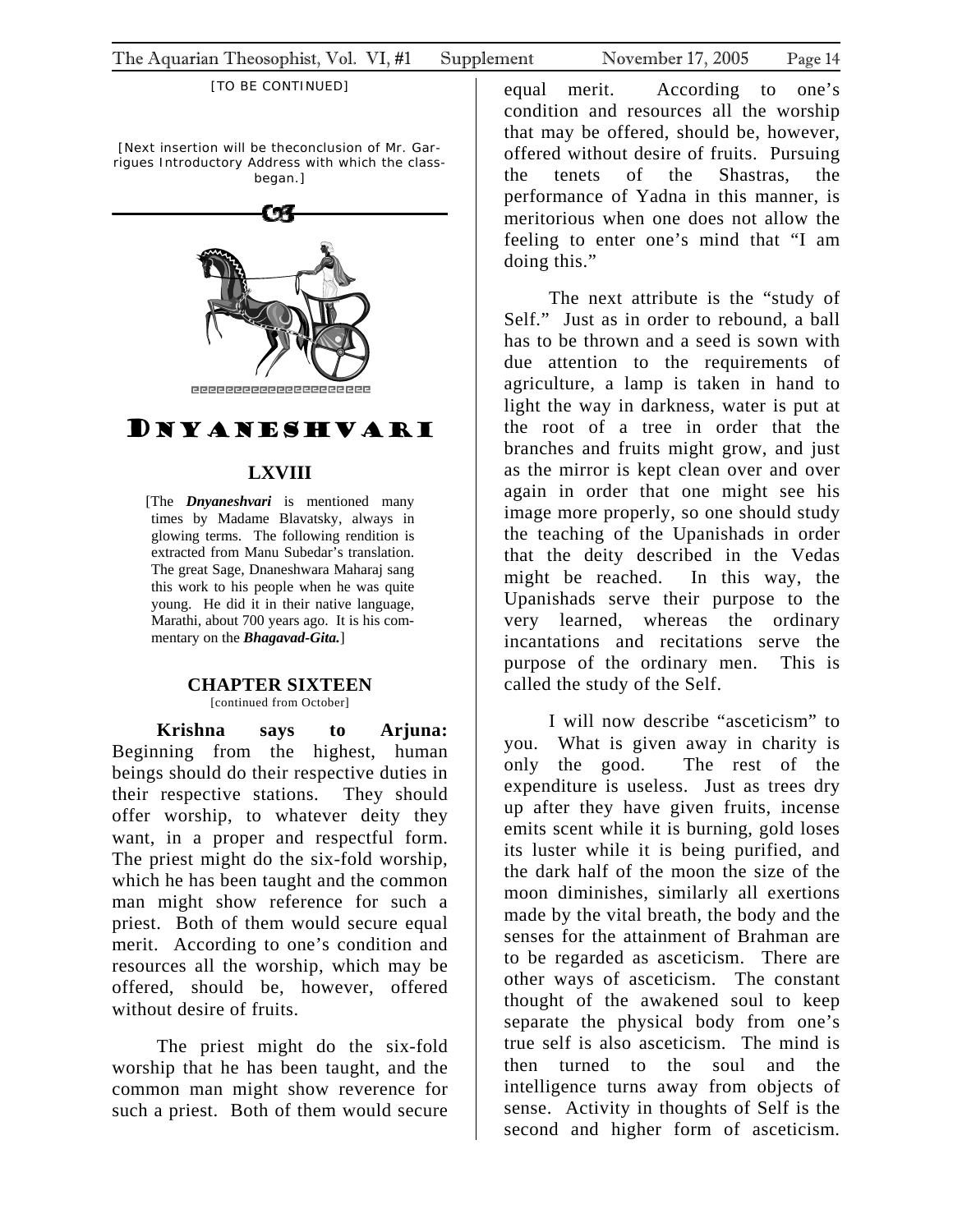Gentility towards all living beings is necessary just as the milk of the mother is for the benefit of the child (without reservation) life and vitality activate everything in the universe (without distinction).

So conducting oneself in body, speech and thought as to contribute to the happiness of the world is true Ahimsa (non-violence). The Lotus is not harsh, yet it penetrates the water. Light is hot, yet the light of the moon is cool. That cannot be described as medicine, which the moment it is employed destroys a malady and which is also not unpleasant to taste. Water, which is so soft that it does not hurt the eyeballs when washed with it, can also cut down mountains from which it flows. Speech should be, therefore, as sharp as steel when it is employed for the destruction of doubt, but it should be more that sweet to the ear. That which one would be tempted to hear, and which when heard would lead on account of its truth to the attainment of Brahman, that which does not mislead anybody and, while being correct does not hurt anyone, is "truth." The music of the hunter, though sweet, is harmful to the deer. Fire is very helpful, but if you trifle with it, you will be burnt. That word, which is attractive to the ear but the meaning will break the heart, cannot be commended. It is satanic. Speech must be like that of the mother who even when she speaks in great anger, entertains unbounded love in her heart, softer than the flowers. Speech must be, therefore, sweet to the hearing, beneficial in results and unmanipulated. This is called "truth." This is called the attribute of "truthfulness."

The quality of "non-anger" is that in which anger does not arise in spite of numerous expressions being used, which would ordinarily arouse anger. As an animal when once dead does not come to life, if an enormous amount of water is

sprinkled there be no sprouting from a stone, just as rice water, if churned would not produce butter, just as the cast off skin of a snake if trampled on would never turn back to bite, just as a parrot gets no sexual feeling even if he has opportunities of observing the form of a lovely woman and just as fire cannot emerge no matter what quantity of butter is thrown on the ashes. Thus the quality of non-anger is different in kind, not in degree.

#### [TO BE CONTINUED]

# **HPB DEFENSE FUND REPORT[1](#page-14-0)**



**\$10,000.00 FUND RAISING EFFORT FOR PUB-LISHING AN AUTHENTIC VOLUME I OF HPB's**  *Letters.*

| ER                    | 500.00   |
|-----------------------|----------|
| Anonymous             | 50.00    |
| DLJ                   | 50.00    |
| EPB                   | 200.00   |
| MRJ                   | 50.00    |
| DLJ                   | 100.00   |
| RD                    | 250.00   |
| Anonymous             | 50.00    |
| PHX                   | 500.00   |
| Anonymous             | 20.00    |
| Anonymous             | 20.00    |
| Anonymous             | 500.00   |
| RD                    | 500.00   |
| GR                    | 1,248.00 |
| CR                    | 50.00    |
| EPB                   | 300.00   |
| Anonymous             | 20.00    |
| James & Sally Colbert | 50.00    |
| Anonymous             | 100.00   |
| Anonymous             | 25.00    |
| APGr                  | 500.00   |
|                       |          |
|                       |          |

<span id="page-14-0"></span>1 We apologize. You were promised a thermometer each month, but we discovered a learning disability in that department. Fund stands at  $51^{+}$ % – Ep., A.T.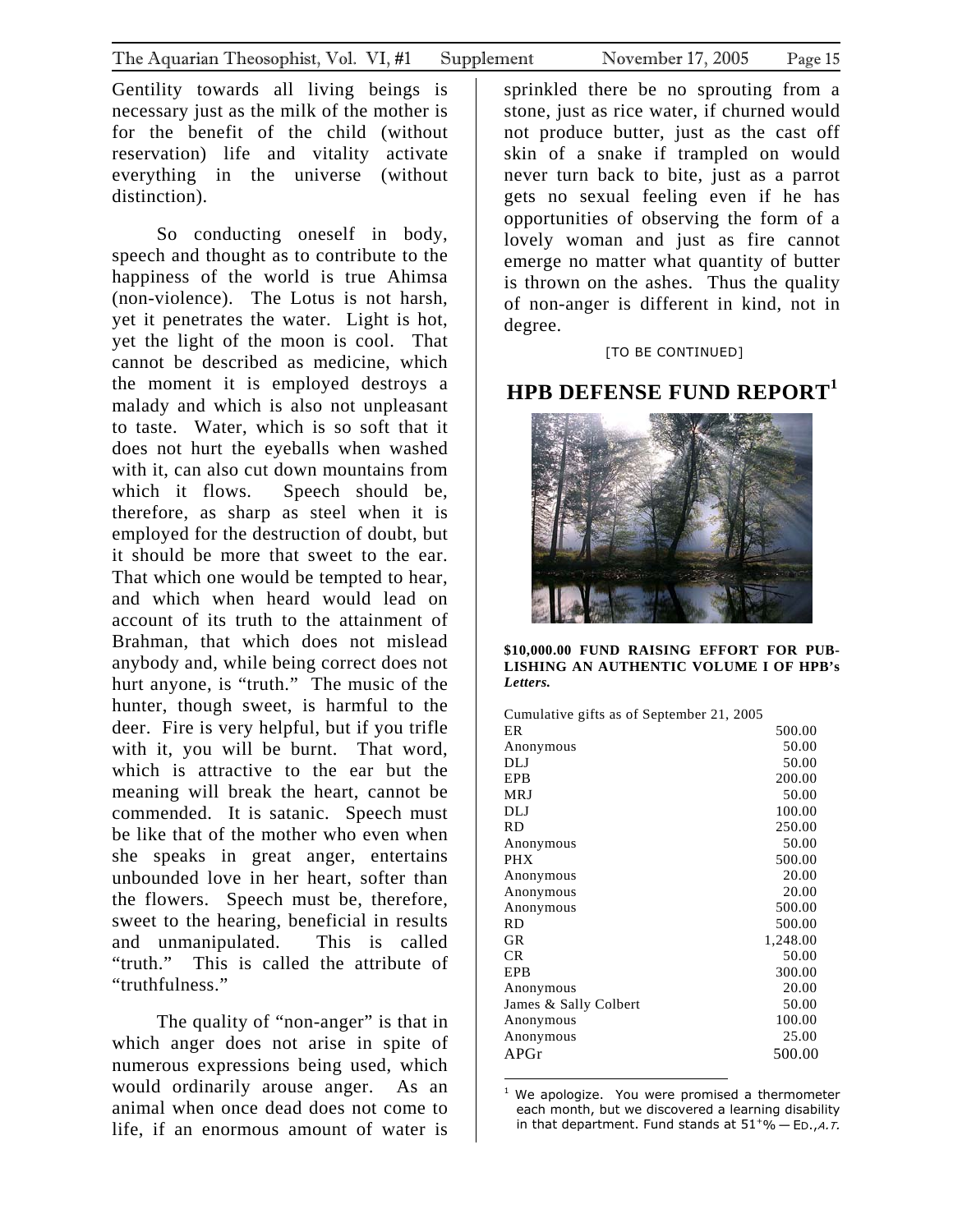<span id="page-15-0"></span>DB 50.00 **TOTAL AS OF September 21, 2005 5,133.00**

The HPB Defense Fund is specifically dedicated to the publication of an authentic Volume I of Madame Blavatsky's letters. The proposed volume will have the fraudulent letters in the current Adyar edition removed and also take note of other authors who follow the practice of mixing lies side by side with truth as if they were *equally relevant.*  It is our intent to equip the student and inquirer with eyes to *discriminate* the authentic from the fraudulent, the clean from the corrupt.

A good companion volume for a historical overview of the life of Madame Blavatsky. Is already in print: *The Extraordinary Life and Influence of Helena Blavatsky."* (600+ pages). This volume is by far the most readable and best documented work available. — ED., *A.T. [1](#page-15-1)*

"She has no need of any man's praise; but even she has need of Justice." William Q. Judge



# Correspondence

False Theosophy and Academics Do Scholars Circulate Libels?

# Dear Editor,

1

Congratulations for having published the text *Judgement, Intuition and Psychic Entities* in your edition dated October 17<sup>th</sup>, 2005.

It helps us to understand how it could be possible that people well-acquainted with theosophical literature like John Algeo and

Daniel Caldwell would start publishing collections of libels against HPB, depicting her as a mean, false and bad person. They did this with a remarkable ease of manners, as if circulating *obvious lies* against HPB were perfectly acceptable in theosophical circles. In fact, it may be a form of jesuitry, possibly unconscious — and it constitutes a dangerous test for the loyalty of the theosophical movement to Truth and to its main Founder.

An important text indeed, the one you published. Yet there is one thing that I would like to add to such an excellent approach to the problem.

If anyone is to think that John Algeo has acted in such a manner because he has a past of academical activities, one is certainly wrong.

One does not need to know much about universities to perceive that they are **not** in the business of publishing libels against great people who lived in the past.

University and academical life cannot be an excuse, therefore, for publishing criminal lies against HPB, William Judge or other important thinkers.

Of course, every theosophist can see the limits and shortcomings of modern academical life. A long time ago, the great writer Mark Twain had strong reasons to say:

"I never allowed school to interfere with my studies".

The Irish thinker George Bernard Shaw confessed, though:

"At a certain moment, I had to interrupt my education to enter University".

Referring to the pedagogical methods based on examinations, Albert Einstein said:

"Most teachers lose their time asking questions to discover that which the student *doesn't* know, while the true art [of education] consists in discovering that which the student *knows*, or is *able to know*".[2](#page-15-2) Thus, Einstein adopted the

<span id="page-15-1"></span><sup>&</sup>lt;sup>1</sup> It is offered at a discount to subscribers: \$20 for the hardback version; \$15 for the softback; and is also available online at [www.theosociety.org/pasadena/tup/-onl.htm](http://www.theosociety.org/pasadena/tup/-onl.htm)

<span id="page-15-2"></span><sup>&</sup>lt;sup>2</sup> The Quotable Einstein, Brazilian edition, Assim Falou Einstein, Ed. Civilização Brasileira, RJ, 1998, 258 pp., see p. 63.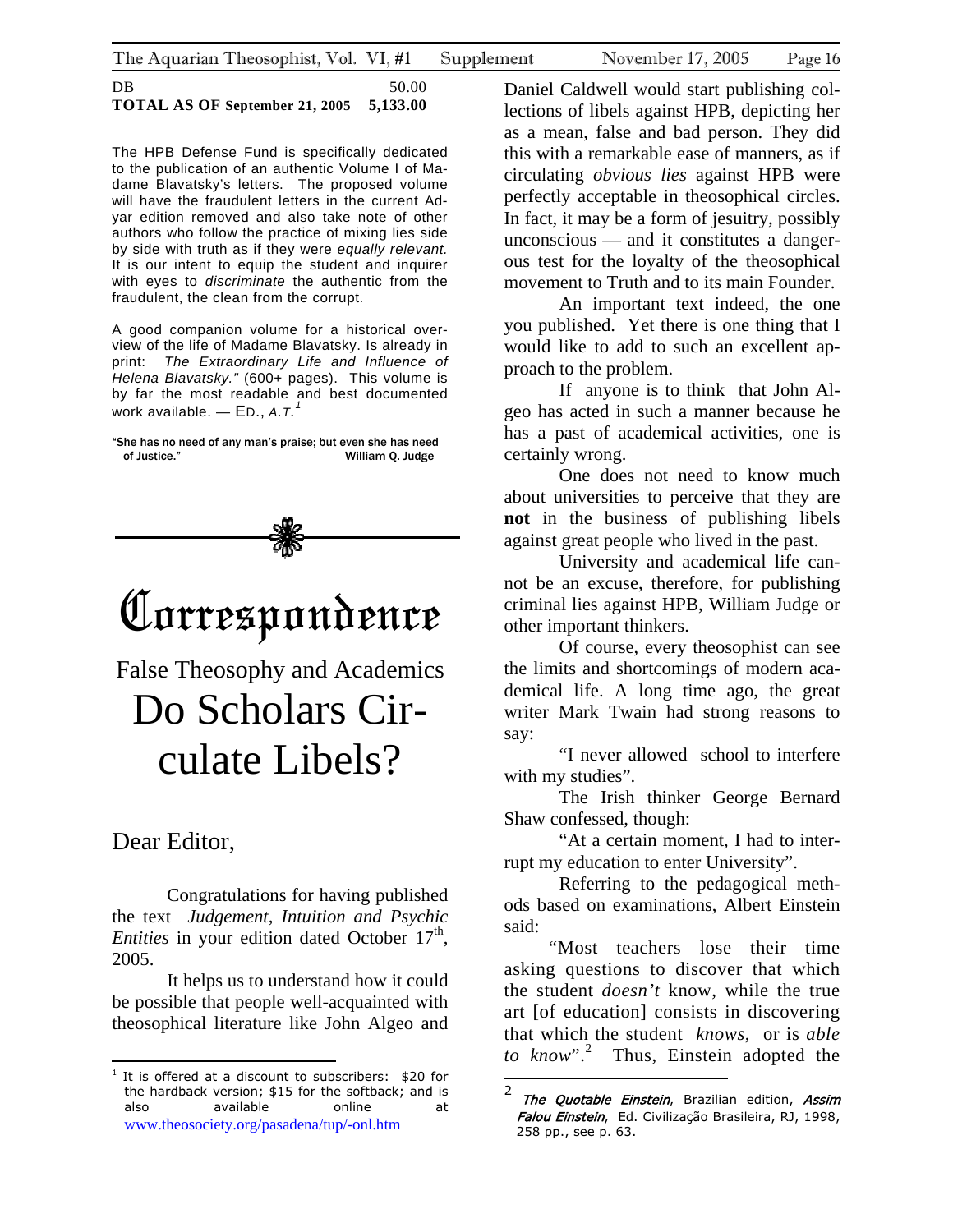<span id="page-16-0"></span>platonic view of education, according to which, knowledge is fundamentally within, not outside, the learner. Unfortunately, many teachers ignore that.

It is all true: Universities have a lot to learn. Yet, save for a few exceptions, academical scholars and editors are basically honest people. They never publish or teach what they *know* to be false.

There is a wide difference, then, between *academic blindness* and a conscious *intellectual falsehood —* or jesuitry — however clever and disguised in academical language. I will not repeat here the lies that John Algeo published in his illegitimate volume *The Letters of H.P. Blavatsky* (TPH, Wheaton, 2003), but students who have the time and the stomach to read it should examine them in full to see whether such libels can be tolerated by one who has respect for HPB and for  $Truth.<sup>1</sup>$  $Truth.<sup>1</sup>$  $Truth.<sup>1</sup>$ 

What is the significance of remembering that there is no academical support or excuse for the publishing of false information or personal libels against great thinkers of humanity? It is in the fact that Universities deserve our respect. In the long run modern science — and History is part of it — is an *ally* to esoteric philosophy and occult science, as we can see clearly stated in the *Mahatma Letters*.

As to modern exact science, for instance — which depends very much on academic circles — we have some interesting words in the *Great Master's Letter*, a text consisting of a report, made by one of the Mahatmas, about the Chohan's (the Great Master's) view on the Theosophical movement.

1

The first paragraph of the document says:

"The doctrine we promulgate being the only true one, must  $-$  supported by such evidence as we are preparing to give — become ultimately triumphant, like every other truth. Yet it is absolutely necessary to inculcate it gradually; enforcing its theories (unimpeachable facts for those who know) with direct inferences, deduced from and corroborated by the evidence furnished by modern exact science."<sup>[2](#page-16-2)</sup>

This paragraph – as well as many others in the theosophical literature – make it clear that in spite of many obstacles, modern, conventional science is a natural partner for the theosophical movement in the search for truth.

The same cannot be said of libelers, old and modern.

> Best regards, Carlos Cardoso Aveline, Brasília, Brazil.



## *Editorial*

#### Mayan End-Times

We are living today in the Mayan end-times. The Great Cycle of the Mayan Long Count Calendar ends on the winter solstice of 2012 A.D. Following Mayan concepts of cyclic time and World Age

<span id="page-16-1"></span><sup>1</sup> I recommend, for instance, Letters 7, 11, 12, 17, 33, 37, 45, 53, 54, 55, 60, 61, 69, 70, 72, 76, 85, 90 and 94, which are among the forged documents published as authentic.

<span id="page-16-2"></span><sup>&</sup>lt;sup>2</sup> Theosophy magazine, Los Angeles, Volume XXXVIII, number one, November, 1949, p. 6.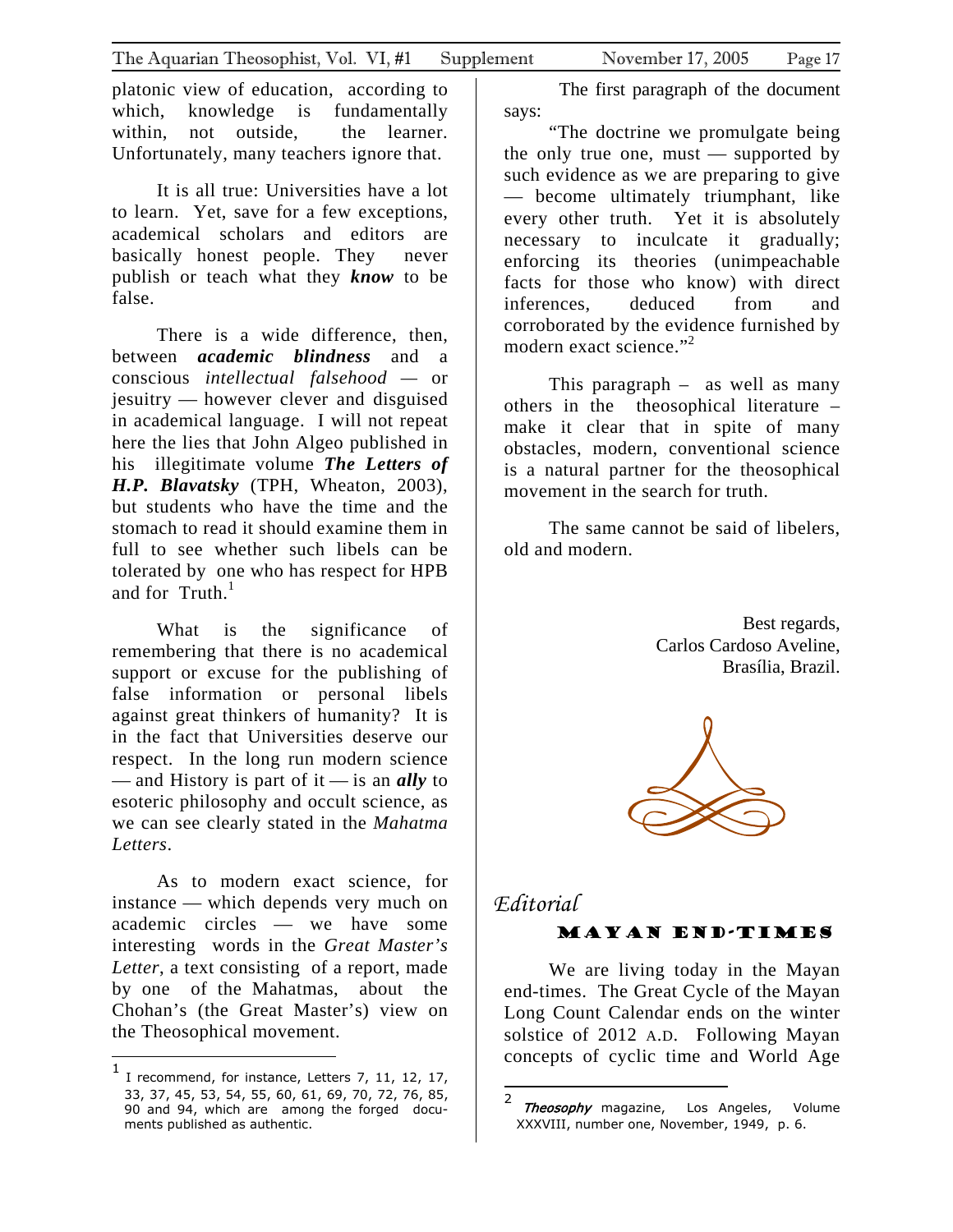transitions, this is as much about beginnings as endings. In fact, it was considered by the ancient Maya to signify the Creation of a new World Age.

Mr. Judge would say that the country is experiencing the "sure process of Nature": *Mixture, Amalgamation,* and *Precipitation.* 

The sources of Mayan mythology are found in the sky, and the timetable of Creation Day is pinpointed by the end date of the Mayan Great Cycle.

It is not doom but the beginning of a New Cycle, far better than the old one brought catastrophically to a close, which is a way of saying the old cycle forces are NO LONGER the DIRECTING ENERGIES of the cycle. However, since there is an IMMENSE overlapping of cycles, the old will be on a line of retreat or in "retardation" for some time to come. It will still have a role to play in events, but it will be a "diminishing role." We are in what might be called a "Chrysalis Condition" or an "In-Between" state — a *Sandhya.* 

*The Secret Doctrine, explains this as "Jupiter's Law (II, 786)."* 

"Jupiter" is merely the personification of that immutable Cyclic Law, which arrests the downward tendency of each Root-Race, after attaining the zenith of its glory. …

"The Cyclic Law of Race-Evolution is most unwelcome to scientists. It is sufficient to mention the fact of "primeval civilization "to excite the frenzy of Darwinists; it being obvious that the further culture and science is pushed back, the more precarious becomes the basis of the ape-ancestor theory. But as Jacolliot says: — "Whatever there may be in these traditions (submerged continents, etc.) and whatever may have been the place where a civilization more ancient than that of Rome, of Greece, of Egypt,

and of India, was developed, *it is certain that this civilization did exist,* and it is highly important for Science to recover its traces, however feeble and fugitive they be. (*Histoire des Vierges; les peoples et les continents disparus, p.15.)*  Donnelly has proved (*Atlantism, the Ante-Diluvian World)." (Ibid fn)* Man witnessed and remembered the upheaval of the Alps. "The final disappearance of the largest continent of Atlantis was an event coincident with the elevation of the Alps." A master writes in *Esoteric Buddhism (p.70), "Pari passu,* as one portion of the dry land of our hemisphere disappeared, some land of the new continent emerged from the seas. It is on this colossal cataclysm, which lasted during a period of 150,000 years, that traditions of all the "Deluges" are built, the Jews building their version on an event which took place later in "Poseidonis." (*SD*II, 751fn)

If this "colossal cataclysm lasted during a period of 150,000 years" we must realize that it might also be described as a 150,000 year *TRANSITION PERIOD.* The cycle we are already in, that began roughly with the end of the 19th century is another "*Transition Period." In which Institutions, governments, religions, etc., etc., are experiencing rapid change. Old Traditions are dying, new ones being born.*. According to HPB the germs of the sixth sub-race are developing in the United States:

Since the beginning of the Atlantean Race many million years have passed, yet we find the last of the Atlantenas, still mixed up with the Aryan element, 11,000 years ago. This shows the enormous overlapping of one race over the race which succeeds it, though in characters and external type the elder loses its characteristics, and assumes the new features of the younger race. This is proved in all the formations of mixed human races. Now, Occult philosophy teaches that even now, under our very eyes, the new Race and Races are preparing to be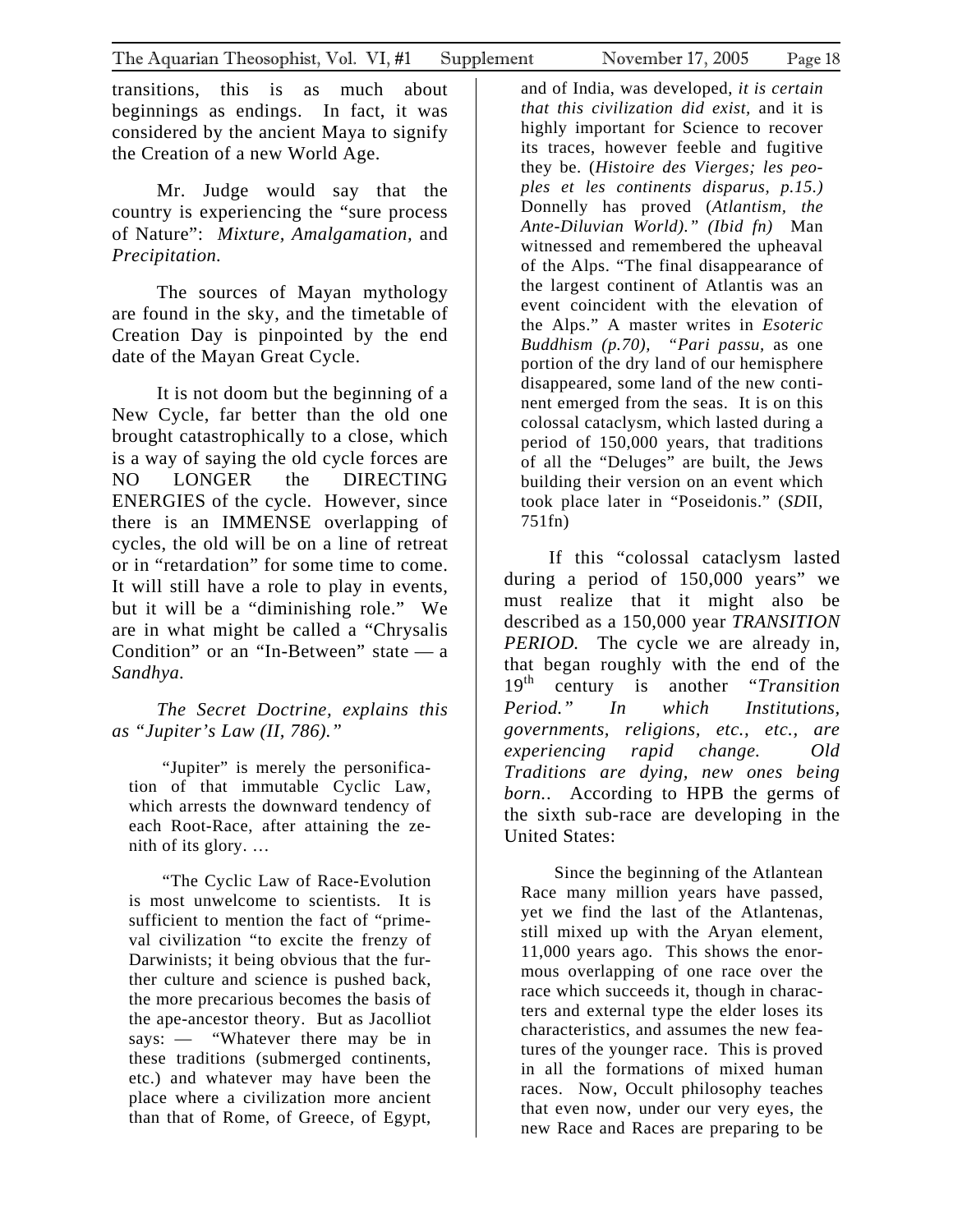<span id="page-18-0"></span>formed, and that it is in America that the transformation will take place, and has already silently commenced.

Pure Anglo Saxons hardly three hundred years ago, the Americans of the United States have already become a nation apart, and, owing to a strong admixture of various nationalities and inter- ,arriage, almost a race *sui generic,* not only mentally, but also physically. "Every mixed race, whenuniform and settled, has been able to play the part of a primary race in fresh crossings," says de Quatrefages. "Mankind, in its present state, has thus been formed, certainly for the greatest part, by the successive crossing of a number of races *at present undetermined."* ("*The Human Species" p.*  274*.*)

Thus the Americans have become in only three centuries a "primary race," *pro tem.,* before becoming a race apart, and strongly separated from all other now existing races. They are, in short, the germs of the *Sixth* sub-race, and in some few hundre years more, will become most decidedly the pionee5rs of that race which must succeed to the present European or fifth sub-race, in all its new characteristics. After this, in about 25,000 years, they will launch into preparations for the seventh sub-race; until, in consequence of cataclysms — the first series of those which must one day destory Europe, and still later the whole Aryan race (and thus affect both Americas), as also most of the lands directly connected with the confines of our continent and isles — the Sixth Root-Race will have appeared on the stage of our Round. … It will silently come into existence; so silently, indeed, that for long millenniums shall its pioneers — the peculiar children who will grow into peculiar men and women — be regarded as anomalous *lusus naturae,* abnormal oddities physically and mentally. Then as they increase, and their numbers becomes with every age greater, one day they will awake to find themselves in a majority. It is the present men who will then begin to be regarded as exceptional

mongrels, until thes die out in their turn in civilized lands; surviving only in small groups on islands — the mountain peaks of today — where they will vegetate, degenerate, and finally die out, perhaps millions of years hence, as the Aztecs have, as the Nyam-Nyam and the dwarfish Moola Koorumba of the Nilghire Hills are dying. All these are the remnants of once mighty races, the recollection of whose existence has entirely died out of the remembrance of the modern generations, just as we shall vanish from the memory of the Sixth Race Humanity. The Fifth will overlap the Sixth Race for many hundreds of millenniums, changing with it slower than its new successor, still changing in stature, general physique, and mentality, just as the Fourth overlapped our Aryan race, and the Third had overlapped the Atlanteans. (*SD* II, 444-45)



#### That Mysterious Blue LIght

Astronomers using the NASA/ESA Hubb le Space Telescope have identified the source of a mysterious blue light surrounding a supermassive black hole in our neighbouring Andromeda Galaxy (M31). Though the light has puzzled astronomers for more than a decade, the new discovery makes the story even more mysterious.

*observations* Now, new spectroscopic by Hubble's Space Telescope Imaging Spectrograph (STIS) reveal that the blue light consists of more than 400 stars that formed in a burst of activity about 200 million years ago. The stars are tightly packed in a disk that is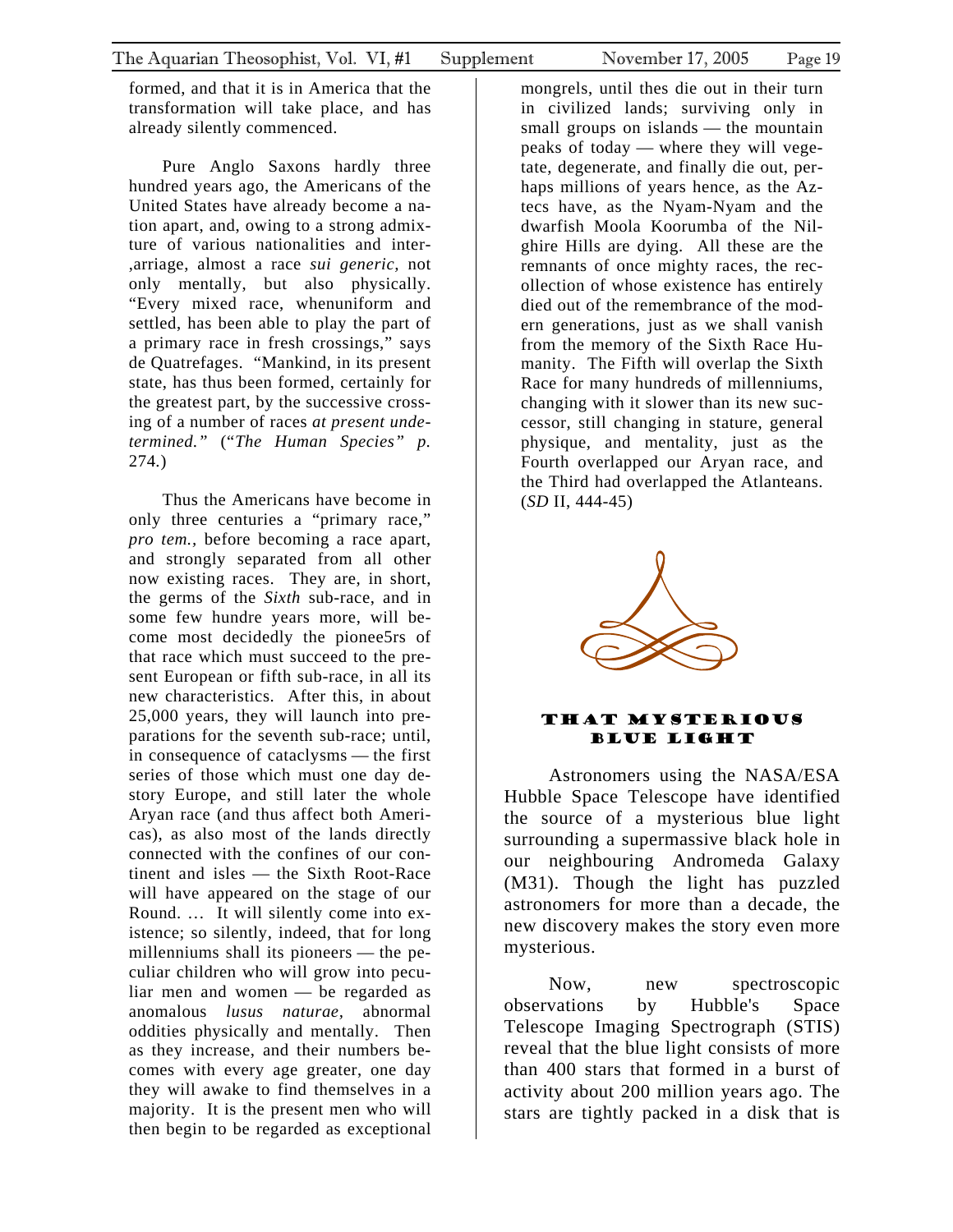only a light-year across. The disk is nested inside an elliptical ring of older, cooler, redder stars, which was seen in previous Hubble observations.

T he astronomers also used STIS to measure the velocities of those stars. They obtained the stars' speeds by calculating how much their light waves are stretched and compressed as they travel around the black hole. Under the black hole's gravitational grip, the stars are travelling very fast: 3.6 million kilometres an hour (1,000 kilometres a second). They are moving so fast that it would take them 40 seconds to circle the Earth and six minutes to arrive at the Moon. The fastest stars complete an orbit in 100 years. Andromeda's active core probably made similar disks of stars in the past and may continue to make them.

" The blue stars in the disk are so shortlived that it is unlikely in the long 12 billion-year history of Andromeda that such a short-lived disk would appear now," Lauer said. "That's why we think that the mechanism that formed this disk of stars probably formed other [stellar](#page-0-0) disks in the past and will trigger them again in the future. We still don't know, however, how such a disk could form in the first place. It still remains an enigma."

T he astronomers credit Hubble's superb vision for finding the disk. "Only Hubble has the resolution in blue light to observe this disk," said team member Richard Green of the National Optical Astronomy Observatory in Tucson. "It is so small and so distinct from the surrounding red stars that we were able to use it to probe into the very dynamical heart of Andromeda. These observations were taken by the members of our team that built STIS. We designed its visible channel specifically to seize such an opportunity - to measure starlight closer to a black hole than in any other galaxy outside our own."

S olid Evidence for a Monster Black Hole In addition to the discovery of the disk of stars, the astronomers used this uniquely close look at Andromeda to prove unambiguously that the galaxy hosts a central black hole. In 1988, in independent ground-based studies, John Kormendy and the team of Alan Dressler and Douglas Richstone discovered a central dark object in Andromeda that they believed was a supermassive black hole. This was the first strong case for what are now 40 detections of black holes, most of them made by Hubble. Those observations, however, did not definitively rule out other, very exotic, and far less likely, alternatives.

" There are compelling reasons to believe that these are supermassive black holes," Kormendy said. "But extreme claims require extraordinarily strong evidence. We have to be sure that these are black holes and not dark clusters of dead stars."

T he STIS observations of Andromeda are so precise that astronomers have eliminated all other possibilities for what the central, dark object could be. They also calculated that the black hole's mass is 140 million Suns, which is three times more massive than once thought.

S o far, dark clusters have definitively been ruled out in only two galaxies, NGC 4258 and our galaxy, the Milky Way. "These two galaxies give us unambiguous proof that black holes exist," Kormendy added. "But both are special cases - NGC 4258 contains a disk of water masers that we observe with [radio](#page-0-0) telescopes, and our galactic center is so close that we can follow individual stellar orbits. Andromeda is the first galaxy in which we can exclude all exotic alternatives to a black hole using Hubble and using the same techniques by which we find almost all supermassive black holes."